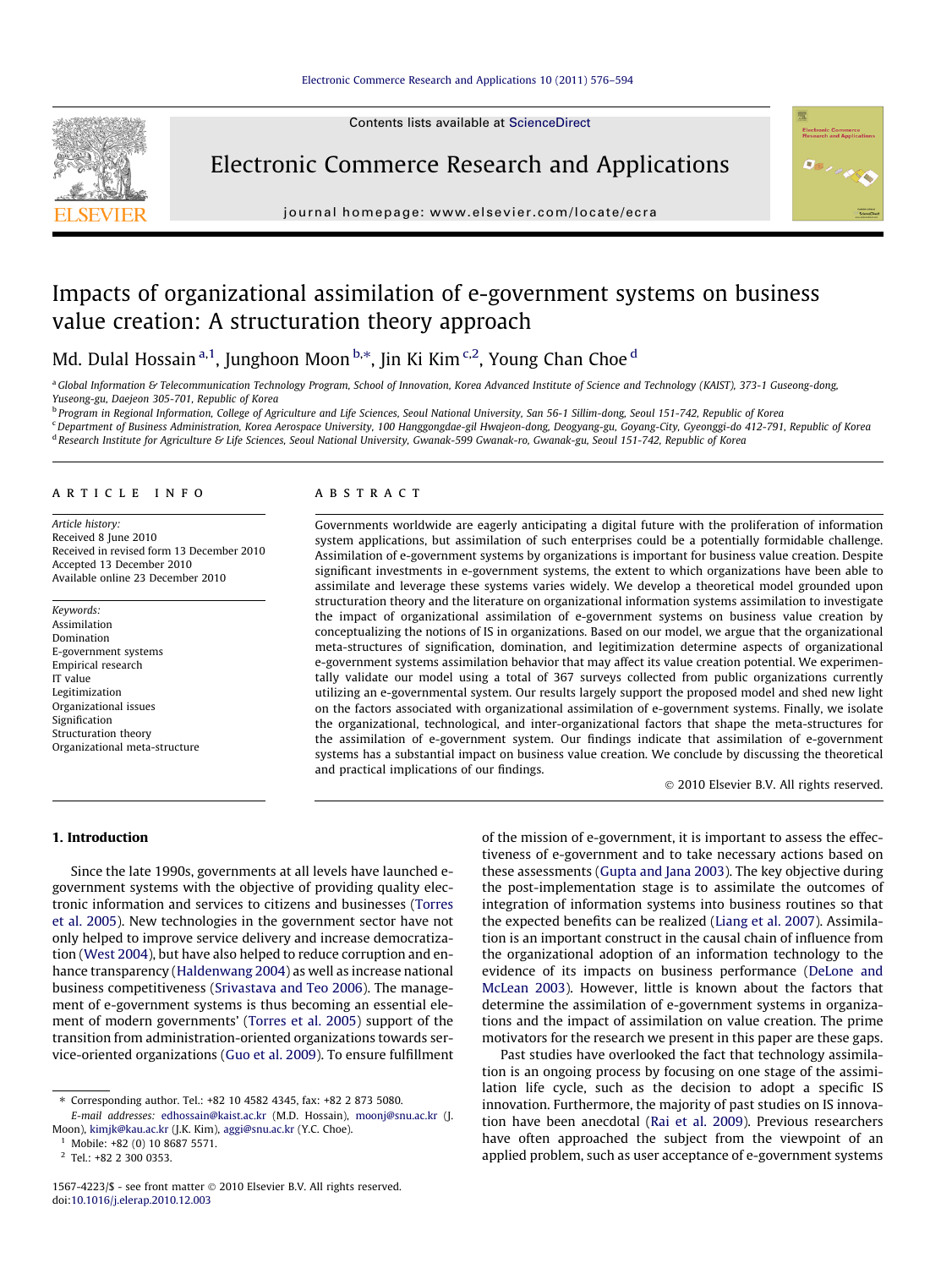or the avoidance of resistance by users, hence few studies on the post-adoption environment are present in the literature (Ahuja and Thatcher 2005). Most existing studies have relied on social psychological theories that lack the ability to explain why and how systems continue to be used after they are adopted (Guo et al. 2009); little attention has been paid to underlying organizational theories. Increasing evidence also suggests that most traditional models neglect the realities of implementing technology innovations within organizations and fall short in explaining innovation assimilation, and may thus require modification (Fichman and Kemerer 1997, Kamal 2006). Therefore, from a theoretical perspective, a nuanced understanding of the assimilation of e-government systems is necessary.

Past empirical studies of organizational assimilation and value creation have mostly been conducted in the context of e-business (Zhu et al. 2003, 2006) or manufacturing (Choi and Lee 2009), even though IS has had a tremendous impact in public non-manufacturing organizations. Most published e-government studies are either conceptual or case studies (Srivastava and Teo 2010), only limited to analyzing a particular e-government implementation (McHenry and Borisov 2006), and highlighted the paucity of its impact study (Srivastava and Teo 2010). Indeed, past studies have shown that the transference of concepts and practices from the private to the public sectors is problematic and does not always have the intended outcome (Pee and Kankanhalli 2008). This suggests that it is important to recognize the unique aspect of e-government systems in contrast to e-business or manufacturing enterprises of private organizations; in other words, e-government systems should be studied in their own right.

Despite the potential of IS, organizations face significant challenges in assimilating these systems and in obtaining the expected results (Brews 2000). In the case of e-government systems, one of the most important challenges faced is that the adoption and use of the implemented system does not last, and investment may also be ineffective (Chen et al. 2007). In many cases, user acceptance of a new technology is satisfactory at first when this technology is strongly promoted or its use enforced, but declines sharply after this initial stage is over (Zhang et al. 2010). This short life cycle and under-utilization of e-government systems have raised doubts about the value of e-government investments (Wang and Wilson 2005). Specifically, earlier researchers have argued that not all e-government system implementations have been successful. Approximately 60% of e-government system implementations failed or did not yield the expected outcomes (Heeks 2003). Therefore, the assimilation and integration of e-government systems in organizations is a competitive necessity, and there is still much to learn about how best to strategically position e-government systems to ensure the greatest positive effect on an organization's effectiveness.

To overcome these limitations and to improve the explanatory value of organizational assimilation of e-government systems for business value creation, we develop a theoretical model grounded upon structuration theory and the literature on organizational IS assimilation. Our goal in this paper is to synthesize the factors that affect the assimilation of e-government systems and determine the impact of e-government systems on business value creation. Specifically, we focus on identifying factors that can be generalized across e-government systems and determining their assimilation life cycle. Consistent with observations made in past studies of organizational systems, we consider organizational, interorganizational, and technical factors in this investigation. Research questions addressed in this study are: (1) What organizational, technical, and inter-organizational factors shape the assimilation of e-government systems? (2) In turn, what is the impact of e-government system assimilation by an organization on business value creation?

By addressing these research questions, this paper contributes to e-government system assimilation theory by isolating a parsimonious set of theoretically grounded factors that affect the assimilation of e-government systems in organizations. Furthermore, this paper provides empirical evidence to support the large impact of organizational e-government system assimilation on business value creation. Understanding the key antecedents of assimilation of e-government systems in light of structuration theory will help practitioners to formulate and implement appropriate strategies to cope with the challenges of implementing e-government systems.

The rest of the paper is organized as follows. In the next section, we develop a theoretical framework that integrates structuration theory with the organizational assimilation of e-government systems. In subsequent sections, based on this framework, we consecutively develop a research model, describe instrument development and the data collection method, indicate how we analyzed the data, and present the results of model testing. Finally, we discuss the theoretical and practical implications of our findings, as well as the limitations of our study and directions for future research.

# 2. Theory

The foundation of our theoretical framework is built on two elements: structuration theory and the literature on organizational IS assimilation. We argue from the perspective of structuration theory that dynamic organizational meta-structures and patterns of human actions retain their influence throughout the life cycle of e-government systems as they are adopted, and evolve continuously. These meta-structures of signification, domination, and legitimization reinforce established structures and patterns of action that reproduce established behaviors or enable the emergence of new structures, and these actions generate assimilation behaviors that may affect value creation. Assimilation can be greatly improved if organizations have high organizational absorptive capacity in terms of facilitating the assimilation of external information and applying this external information to commercial ends (Cohen and Levinthal 1990). Thus, we further argue that organizational absorptive capacity moderates the influence of the organizational meta-structural factors listed above in determining assimilation behavior (see Fig. 1).

### 2.1. Perspectives on assimilation

Assimilation is defined as the extent to which the use of technology diffuses across organizational work processes and becomes routinized in the activities associated with those processes (Purvis et al. 2001). Therefore, assimilation of e-government systems can be defined as the extent to which an organization uses e-government systems to facilitate business strategies and activities. This definition focuses on the relative success of an organization at incorporating e-government systems into its business strategies and activities and is consistent with earlier treatments of IT assimilation at the organizational level (Armstrong and Sambamurthy 1999).

We identified manifold organizational-level IT/IS adoption models from the literature. Innovation diffusion theory (Rogers 1983) was tapped by several researchers to investigate antecedents of IT adoption (Lewis et al. 2004). Taking this approach to assimilation, Cooper and Zmud (1990) related IT implementation with task and technology characteristics in the context of manufacturing firms (Cooper and Zmud 1990). Researchers, by extending this theory, have also proposed that task, organizational, and environmental characteristics play important roles in technology adoption (Damapour 1991). Furthermore, the technology–organization– environment framework developed by Tornatzky and Fleischer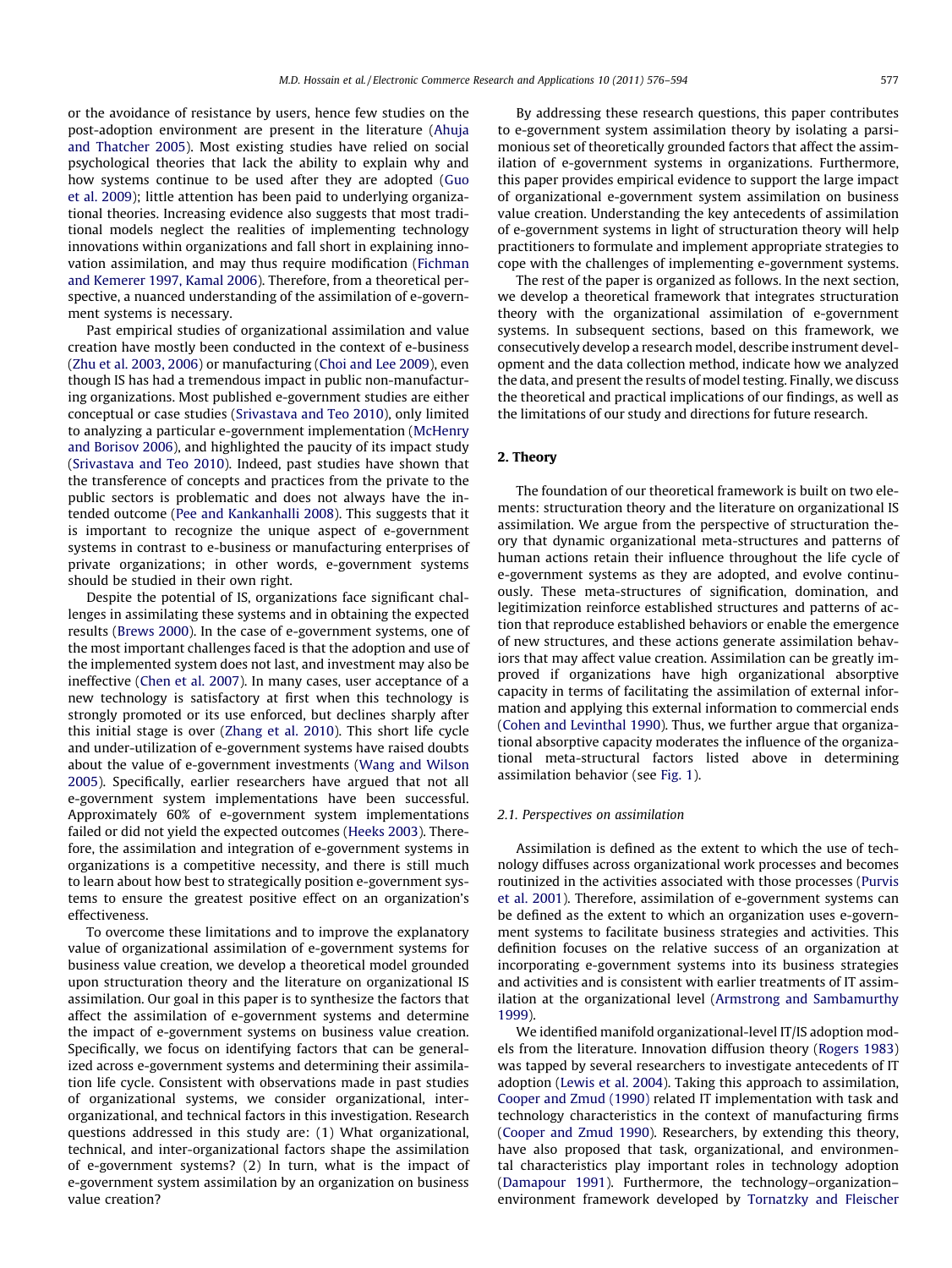

**Organizational meta-structure Assimilation behavior Value creation**

Fig. 1. Conceptual framework.

(1990) states that the decision to adopt a technological innovation by a firm is based not only on the technology, but also on the related organizational and environmental contexts. The technology adoption model social psychological theory (Davis 1989), the IT innovation adoption research model (Agarwal and Prasad 1998), and innovation adoption and implementation model (Gallivan 2001) have also been widely used.

The role of top management has received significant attention in research studies on the organizational determinants of IS assimilation. Chatterjee et al. (2002) developed a model of assimilation of web technologies for shaping e-commerce initiatives based on the structuration theory of technology assimilation. In their model, meta-structuring actions of top management, such as championship, provided strategic rationale for technology investments (Chatterjee et al. 2002). Top management's knowledge about IT and their vision of the role of IT in a firm have been found to impact adoption intentions and lead to successful IS assimilation (Armstrong and Sambamurthy 1999). Others have focused on the level of managerial IT knowledge and organizational structure as predictors of web technology assimilation in the supply-chain management function (Ranganathan et al. 2004).

According to technology assimilation theories, most ITs exhibit an ''assimilation gap'': their rates of organizational assimilation and use lag behind their rates of organizational adoption (Chatterjee et al. 2002, Fichman and Kemerer 1999). Therefore, lessons learned about the assimilation of prior information technologies could be extended to understand how organizations promote the assimilation of e-government systems. However, the assimilation of e-government systems is more challenging than assimilation of other IS in private organizations because of the different natures and dynamics of these entities.

Consistent with Swanson's (1994) taxonomy of IS innovation, assimilation of e-government systems is a Type III innovation, where the focus is upon the integration of IT in customer-facing strategies and activities at the organizational level (Chatterjee et al. 2002). The emergence of e-government requires the radical transformation of government, including profound changes in the structure, process, culture, and behavior of individuals in the public sector (Irani et al. 2005). In e-government initiatives and e-government assimilation, these transformational efforts usually encompass all the major organizational dimensions including strategy, structure, people, technology, and processes as well as the principal external forces of citizens, suppliers, partners, and regulators (Tung and Rieck 2005). Kamal (2006) suggested through his conceptual model of EAI adoption in an e-government environment that simply acquiring or adopting a technology is not sufficient to realize the anticipated benefits; IT must be deployed and used sophisticatedly by the organization and its intended users (Kamal 2006). Public organizations face challenges such as overcoming resistance to change, security, and possibly a lack of top management support in assimilating this technology (West 2004). Therefore, for government organizations to be successful in assimilating innovations, they need to have a thorough understanding of the relative advantages of the innovations as well as the organization's absorptive capacity, existing organizational operations, managerial capabilities, and information systems business standards relative to the requirements of the work processes (Kamal 2006).

Researchers have suggested that e-government activities spur similar activities in the business sector (Cohen et al. 2002) and that these e-government activities are a follow-on from e-business (Carter and Belanger 2005). The success of e-business can motivate implementation of e-government, which in turn may facilitate implementation of more e-business (Srivastava and Teo 2010). Despite this synergistic relationship, the current literature typically views e-business and e-government activities as inherently different (Srivastava and Teo 2010) and they have different business goals (Chircu and Lee 2003), leading to a gap between IT adoption in private and government sector organizations with regard to provisions made for its assimilation and assessment of its impact (Kamal 2006).

We posit three distinct reasons why the assimilation of e-government systems deserves investigation using an e-governmentspecific assimilation model. First, the dynamics of e-government assimilation in an organizational are distinct, as it is a Type III innovation that occurs at the organizational level of analysis and firmwide actions are required to integrate IS into strategies, activities, and processes. In contrast, Types I and II IS innovations operate at different levels of analysis. In fact, limited attention has been devoted to the assimilation of Type III IS innovations as compared to Types I and II (Chatterjee et al. 2002). Assimilation of e-government systems requires the mobilization of attention and coordination of actions across a wider group of stakeholders and interorganizational factors, including top management, IS executives, members of the IS function, and members of a work group than is the case for the assimilation of individual IS innovations. The intensity of the interactions and collaborations required among these members is much more pronounced for the assimilation of e-government systems than for the assimilation of other IS systems. The prevailing perspectives on technology assimilation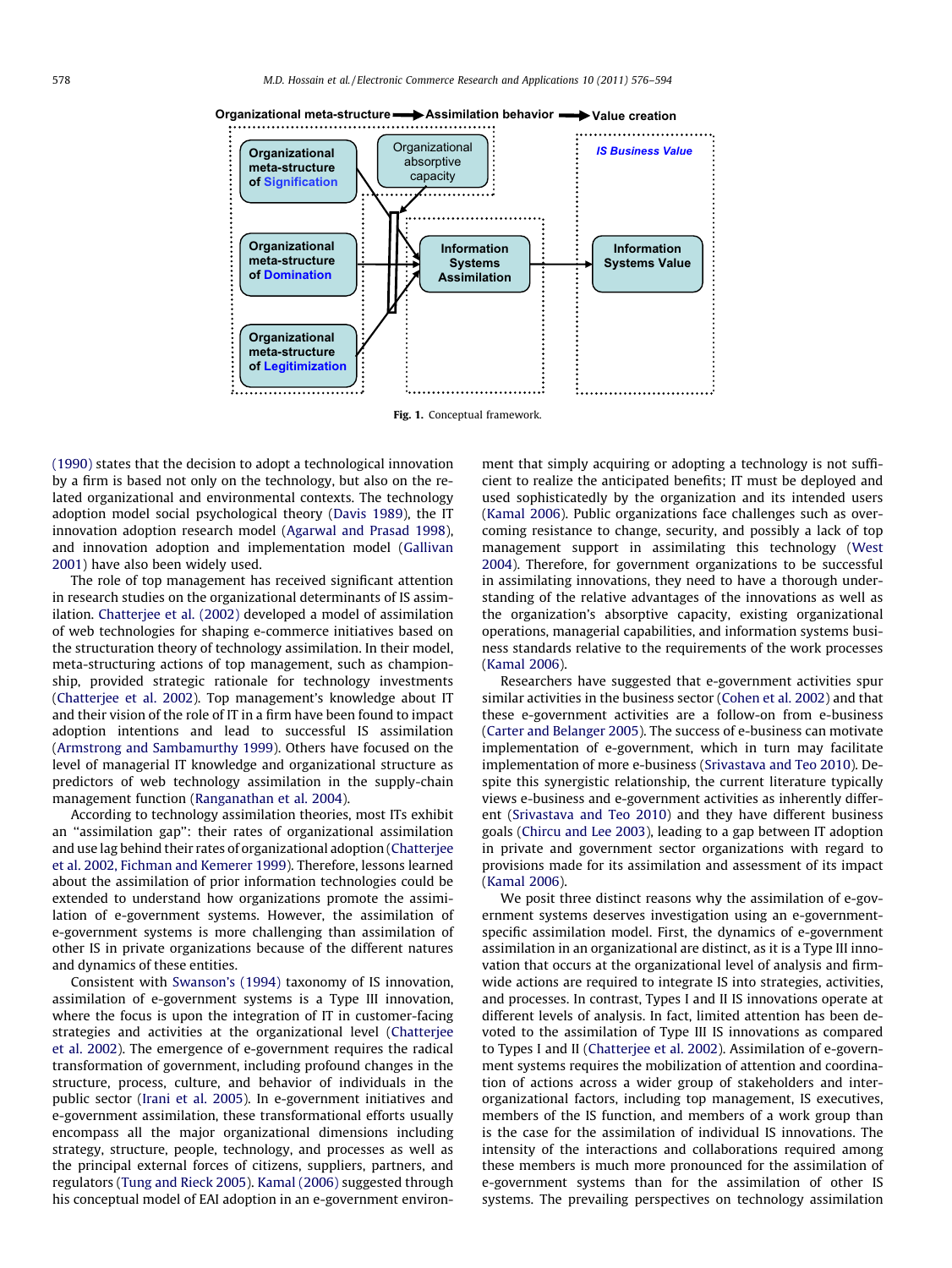have two implications for our research. First, consistent with the entire portfolio of IS, we conceptualize assimilation of e-government systems along two dimensions: organizational strategies and online business activities such as government to government (G2G), government to citizen (G2C), and government to business (G2B) activities (Wang and Liao 2008). Higher assimilation of e-government systems refers to greater use of these IS in organizational strategies and activities. Higher levels of organizational assimilation will be achieved when a larger proportion of the individual assimilation initiatives are targeted at the enterprise business strategies and value chain activities. Therefore, organizations can foster higher levels of technology assimilation by shaping, influencing, and motivating individual and managerial attention, cognition, and behaviors toward more assimilation initiatives across the enterprise (Chatterjee et al. 2002). Whereas assimilation itself is the cumulative result of actions by individuals and units within the organization, these actions are stimulated by an organizational milieu of norms, values, and rules (Chatterjee et al. 2002).

Second, the weak theoretical perspectives and unique aspects of e-government system assimilation indicate that a different investigative approach is required. Heeks and Bailur (2007) pointed out that e-government research draws mainly from a weak or confused positivism and is dominated by over-optimism, thus there is a paucity of knowledge and practical guidelines for e-government and a lack of clarity and rigor about research methods alongside poor generalizations. Furthermore, the evidence reported in the normative literature suggests that some of the assimilation factors might need to be redefined because public and private organizations differ in several important aspects and it is necessary to make meaningful adjustments to address the specific needs of public organizations (Moon 1999).

Finally, the impact of organizational assimilation of e-government systems on business value creation has received little attention from researchers. We therefore identified a set of factors that have been found to influence assimilation at the organizational level and investigated their effects on business value creation. We then mapped these factors through the lens of structuration theory to develop a model that can be used as a tool to measure the effects of e-government system assimilation on business value creation.

# 2.2. Structuration theory in conceptualizing IS research

Structuration theory, proposed by Anthony Giddens (1979, 1984), is an attempt to reconcile theoretical dichotomies in social systems such as agency/structure, subjective/objective, and micro/macro perspectives. In this theory, structuration is conceived as a social process that involves the reciprocal interaction of human actors and structural features of organizations (Orlikowski 1992). These structural properties consist of the rules and resources that human agents use in their everyday interactions. These rules and resources mediate human action, while at the same time they are reaffirmed through being used by human actors (Orlikowski 1992). In explaining the modalities of structuration, structuration theory argued that all human interactions are inextricably composed of the structures of meaning, power, and moral frameworks, and that any interaction can be analyzed in terms of these, as the realms of social action and social structure coexist. It recognized three modalities that link the realms of action and social structure: interpretive schemes, resources, and norms (see Fig. 2).

Structuration theory has been used extensively in the IS field since its development. Jones and Karsten (2008) concluded, based on a review of 331 IS articles that have drawn on Gidden's work, that there are significant opportunities for IS researchers to pursue structurational research.

Jones and Karsten (2008) identified three broad arenas of structuration theory application: application of structurational concepts, development and application of IS-specific versions of structuration theory, and critical engagement with structuration theory. Reimers and Johnston (2008) integrated the structuration model with practice theory to investigate the adoption of interorganizational information systems in particular industry sectors. Their model divides the structures in IS application practice into ideational structures, normative structures, and material structures, and defines different behavior patterns to reinforce and extend the concept of duality (Reimers and Johnston 2008). Another theoretical paradigm influencing IS research is that of Poole and DeSanctis (2004). They modified Giddens's structuration theory to address the mutual influence of technology and social processes; this theory is referred to as adaptive structuration theory.

Orliwoski's (1992) duality of technology has been the most influential theoretical paradigm in IS research used to investigate the relationship between information technology and the organization over the last decade. She developed a structural model of information technology based on the assumption of the duality of technology and applied the model to the particular case of information technology. The root of the structuration theory of technology assimilation lies in the basic institutional theory that describes how firms act as institutions in shaping the behaviors and cognitions of individuals within. Institutional theory (Orlikowski 1992, Scott 1995) identifies three ways in which organizations influence individual cognition and behaviors: (1) structures of signification, (2) structures of legitimization, and (3) structures of domination. Orlikowski et al. (1995) argued that individuals utilize these institutional structures of signification, legitimization, and domination to make sense of technology, garner the resources needed to infuse



Fig. 2. Interaction between human action and organizational properties as mediated by the three modalities of structuration (adapted from Giddens (1984)).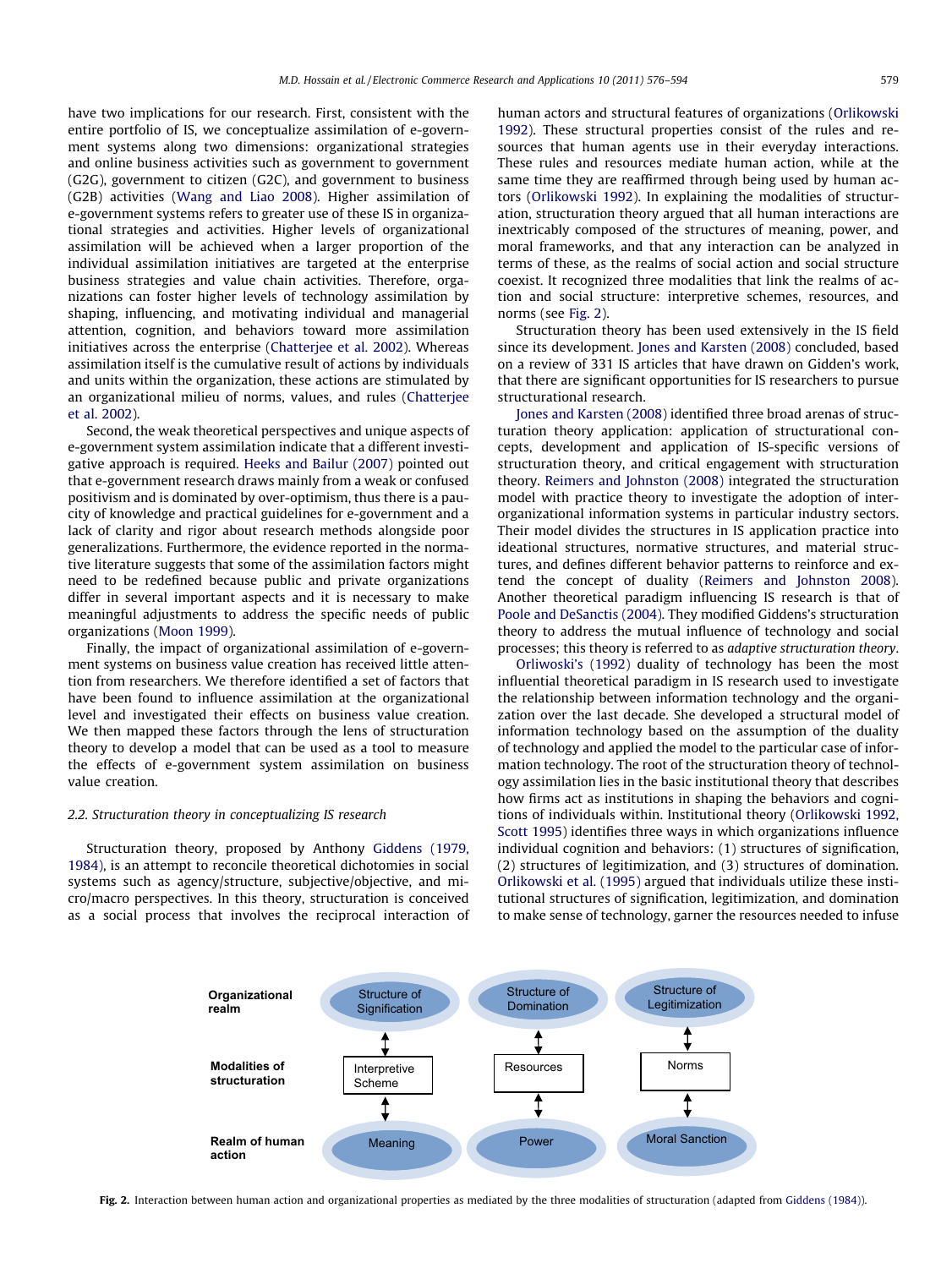technology into work processes, business activities, and strategies, and undertake the improvisational actions needed to assimilate the technology. These assimilation actions are referred to as structuring actions. They also argued that top management or organizational human resources could manipulate the institutional structures of signification, legitimization, and domination, and thereby influence, guide, motivate, or alter individual structuring actions. These organizational actions are called meta-structuring actions because they either reinforce the existing institutional structures or alter those structures to create conditions more conducive to technology assimilation.

Structuration theory has also been applied to e-government research to examine the organizational learning process during project implementation (Phang et al. 2008), analyze the dynamics of system procurement and development (Devadoss et al. 2002), analyze the adoption and application practice of e-government systems from an organizational level perspective (Chen et al. 2007), analyze management accounting practices (Coad and Herbert 2009), perform a structural analysis of e-government initiatives (Devadoss et al. 2002), analyze e-government research (Heeks and Bailur 2007), and analyze e-technology and the emergent eenvironment (Tassabehji et al. 2007). A recent study of Meneklis and Douligeris (2010) extended the theoretical perspective of egovernment through a structurational lens which focused both on evaluation of the results of past implementations and on the processes that enabled these implementations.

# 2.3. A structuration perspective for e-government system assimilation

We applied the underlying duality of technology concept which is based on Gidden's duality of structure and structuration theory of technology assimilation (Orlikowski 1992, Scott 1995) to gain insight into the structuration of e-government systems so as to understand the relationships between an organization's attributes and its assimilation of e-government systems. The structuration theory of technology assimilation focuses on the relationship between social structure and human actions and suggests that assimilation of e-government system innovations is a cumulative consequence of individual actions, which are shaped by organizational meta-structures (Giddens 1984). These meta-structures reinforce established structures and patterns of action that reproduce established behaviors or enable the emergence of new structures and actions that generate innovative behavior.

The structuration theory of technology assimilation has been used to inform studies related to organizational assimilation of information technology innovations for business processes such as the assimilation of computer-aided software engineering technology (Purvis et al. 2001), Web services (Chatterjee et al. 2002), and the assimilation of electronic procurement innovations (Rai et al. 2006). Recently, Rai et al. (2009) used this theory to investigate the assimilation of electronic procurement innovations and the impact of this assimilation on procurement productivity in buyer organizations; they reported that assimilation of these innovations had a substantial impact on procurement productivity (Rai et al. 2009).

In our context, assimilation of e-government systems emerges from the structuring actions of individuals, whose cognitions and behaviors are influenced by institutional meta-structures. The three key meta-structures of signification, domination, and legitimization (Orlikowski 1992, Scott 1995) exclusively influence the cognitions and behaviors of individuals. Signification is established by meta-structures that provide meaning and promote understanding, thereby serving as cognitive guides for individual action and behavior. Legitimization is established by those meta-structures that validate behaviors as desirable and congruent with the goals and values of the organization. Finally, domination is provided by the meta-structures that enforce established institutional rules to regulate the actions and behaviors of individuals.

Drawing on structuration theory and based on a review of the literature on organizational IS assimilation, we identified the organizational, inter-organizational, and technological factors that represent the meta-structures of signification, legitimization, and domination in an e-government system assimilation context (see Table 1). We now elaborate on our rationale for mapping causal factors to particular meta-structures.

# 2.4. Meta-structures of signification and notions of e-government systems

Meta-structures for signification are provided by the strategic, relational, and technological contexts in which e-government systems must be interpreted and used. We identified top management leadership as an organizational factor, user support from providers as an inter-organizational factor, and security of the e-government system as a technological factor. Top management leadership provides the strategic rationale for an organization's e-government system initiatives, while user support refers to users' perceptions of technical support from the service providers for e-government system use. Security focuses on the match between the requirements for safeguards and protection and the users' perceptions of these provided by e-government systems.

# 2.5. Meta-structures of domination and notions of e-government systems

Meta-structures for domination are provided by political support, human resources, and financial commitment to e-government system assimilation and the extent to which IS innovativeness, in general, is desirable and pursued in an organization. Accordingly, we identify top management leadership as an organizational factor and IT sophistication and user IT competence as causal factors through which the meta-structures of domination operate to validate actions and behaviors related to e-government system assimilation. Top management leadership directs political support for e-government system actions, while IT sophistication and user IT competence together reflect organizational readiness to provide technological capabilities and human resources, especially to end-users, thereby promoting the assimilation of e-government systems.

# 2.6. Meta-structures for legitimization and notions of e-government systems

Meta-structures for legitimization are established by top management imperatives for e-government systems and behavioral regulations associated with e-government system usage. We identify top management leadership as a causal organizational factor and e-government systems standards efficacy as a causal technological factor through which the meta-structures of legitimization operate to regulate e-government system assimilation behaviors.

# 3. Model and hypotheses

Based on our theoretical proposition that the organizational meta-structures of signification (forming through top management leadership, user support, and security), domination (forming through top management leadership, IT sophistication, and user IT competence), and legitimization (forming through top management leadership and e-government systems standards efficacy) determine organizational e-government system assimilation behavior. Also, further organizational absorptive capacity moderates the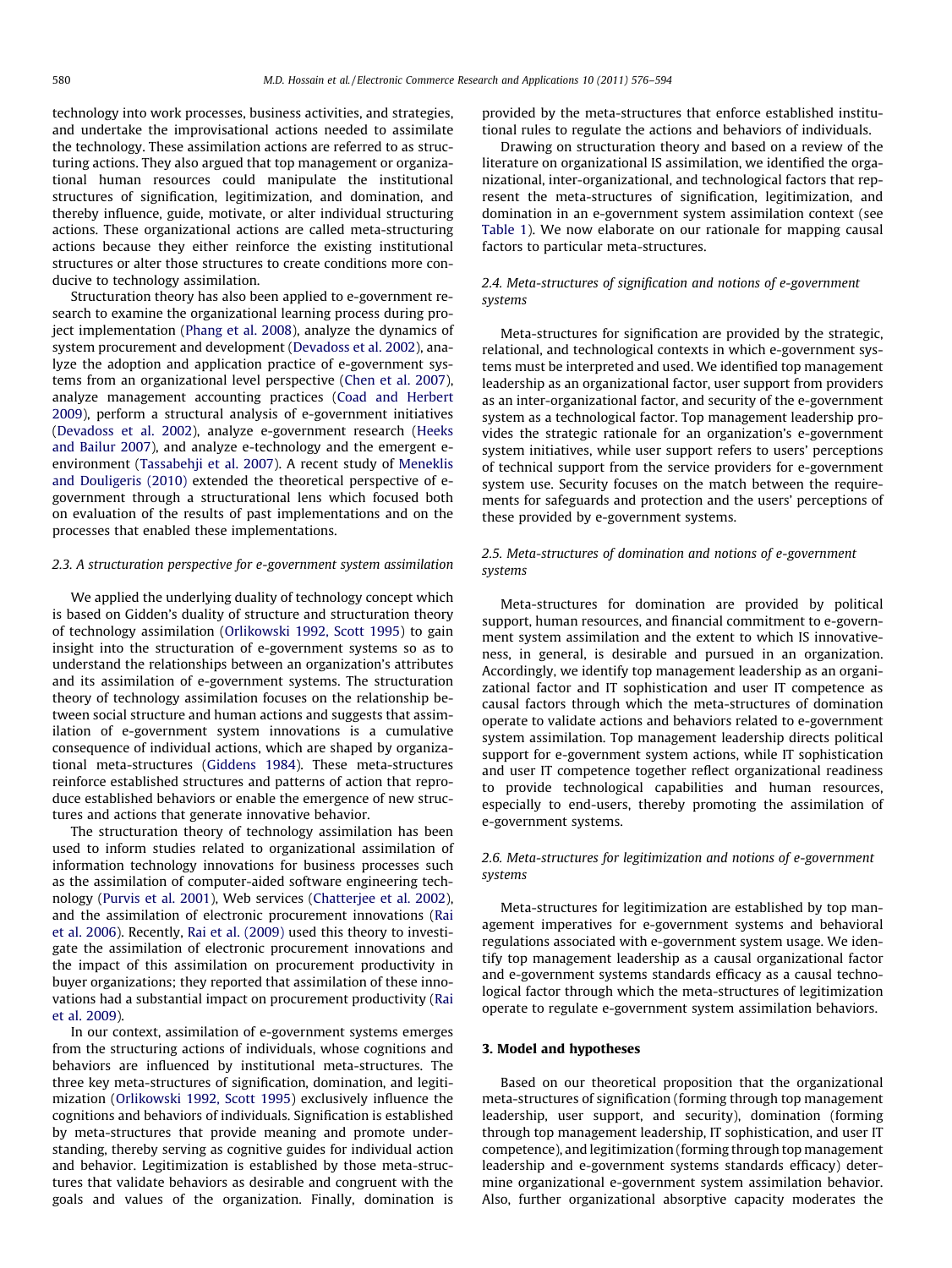|  | Structuration perspective of e-government system assimilation: mapping to factors. |  |  |
|--|------------------------------------------------------------------------------------|--|--|
|  |                                                                                    |  |  |

|                                 | Definition                                                                                                                                                                                                                                                          | Mapping to constructs                                                               | Explanation                                                                                                                                                                                                                                                                                                                                                                                                                                                                                                                                                                                                                                                                                                                                                                                                                                                                                                                                                                                     |
|---------------------------------|---------------------------------------------------------------------------------------------------------------------------------------------------------------------------------------------------------------------------------------------------------------------|-------------------------------------------------------------------------------------|-------------------------------------------------------------------------------------------------------------------------------------------------------------------------------------------------------------------------------------------------------------------------------------------------------------------------------------------------------------------------------------------------------------------------------------------------------------------------------------------------------------------------------------------------------------------------------------------------------------------------------------------------------------------------------------------------------------------------------------------------------------------------------------------------------------------------------------------------------------------------------------------------------------------------------------------------------------------------------------------------|
| Structures of<br>signification  | Meta-structures related to strategic,<br>relational, signification, and technological<br>contexts yield meaning and understanding,<br>serving as cognitive guides to understand<br>appropriate behavior/actions with respect<br>to e-government system assimilation | Top management<br>leadership                                                        | The extent to which top management articulates the strategic<br>context for e-government system deployment, which informs<br>cognition on the business needs of e-government systems                                                                                                                                                                                                                                                                                                                                                                                                                                                                                                                                                                                                                                                                                                                                                                                                            |
|                                 |                                                                                                                                                                                                                                                                     | User support                                                                        | Perceptions about the technical support from service providers<br>for e-government systems                                                                                                                                                                                                                                                                                                                                                                                                                                                                                                                                                                                                                                                                                                                                                                                                                                                                                                      |
|                                 |                                                                                                                                                                                                                                                                     | Security                                                                            | Security defines the degree to which e-government systems<br>provide safeguards and protects users. Therefore, it reflects<br>perceptions about the security and protection of e-government<br>systems; in other words, the methods of protecting information<br>and information systems from unauthorized access, use,<br>disclosure, disruption, modification, or destruction to ensure<br>integrity, confidentiality, and availability                                                                                                                                                                                                                                                                                                                                                                                                                                                                                                                                                       |
| Structures of domination        | Meta-structures related to political,<br>financial, and technological resources<br>validate behaviors associated with the<br>assimilation of e-government systems as<br>being appropriate and consistent with the<br>goals and values of the organization           | Top management<br>leadership                                                        | Top management signals political support for the initiative and<br>legitimizes actions and behaviors related to e-government<br>system assimilation by their active involvement in the<br>deployment of e-government systems                                                                                                                                                                                                                                                                                                                                                                                                                                                                                                                                                                                                                                                                                                                                                                    |
|                                 |                                                                                                                                                                                                                                                                     | IT sophistication<br>User IT competence                                             | The sophistication of IT resources and capabilities in the<br>organization is an aggregate signal of the desirability and<br>importance of IT-related innovations for core organizational<br>processes, in this case, e-government system assimilation to<br>fulfill the business mission<br>The belief that one is capable of performing in a certain manner                                                                                                                                                                                                                                                                                                                                                                                                                                                                                                                                                                                                                                   |
|                                 |                                                                                                                                                                                                                                                                     |                                                                                     | to attain certain goals, such as the confidence to use e-<br>government systems                                                                                                                                                                                                                                                                                                                                                                                                                                                                                                                                                                                                                                                                                                                                                                                                                                                                                                                 |
| Structures of<br>legitimization | Meta-structures related to goals and<br>organizational standards regulate actions<br>and behaviors for e-government system<br>assimilation                                                                                                                          | Top management<br>leadership                                                        | Top management regulates actions and behaviors for e-<br>government system assimilation by establishing goals for<br>initiatives and standards to monitor them                                                                                                                                                                                                                                                                                                                                                                                                                                                                                                                                                                                                                                                                                                                                                                                                                                  |
|                                 |                                                                                                                                                                                                                                                                     | E-government systems<br>standards efficacy<br>Organizational<br>absorptive capacity | Perceptions about e-government system business standards<br>relative to the requirements of the work processes of the<br>organization. e-government systems standards efficacy reflects<br>the perceptual measures of comprehensiveness, flexibility, and<br>enforcement. Comprehensiveness standards provide positive<br>feedback for broader deployment of e-government systems by<br>accommodating for the scope of business activities. Flexibility<br>standards provide positive feedback for broader deployment of<br>e-government systems by accommodating required deviations.<br>Finally, the level of enforcement of formalized tasks and work<br>processes provides a stronger prediction of attitudes toward<br>formalization than the extent of formalization itself<br>Organizational absorptive capacity is defined as an organization's<br>capability to "absorb," through its prior related infrastructures to<br>assimilate and use new IT (Cohen and Levinthal 1990, Tippins |
|                                 |                                                                                                                                                                                                                                                                     |                                                                                     | and Sohi 2003). Here, the related infrastructure refers to<br>organizational prior internal IT knowledge structures, and<br>organizational technological opportunism to attain e-<br>government systems assimilation                                                                                                                                                                                                                                                                                                                                                                                                                                                                                                                                                                                                                                                                                                                                                                            |

influence of organizational meta-structure factors such that their importance in determining assimilation behavior increases with stronger organizational absorptive capacity. We offer a new research model and propose hypotheses concerning e-government system assimilation in an organizational context (see Fig. 3).

# 3.1. Top management leadership: a key role in all three organizational meta-structures

Information system innovations are resource-intensive and require substantial material and managerial resources (Chatterjee et al. 2002). E-government system assimilation involves managerial factors (Rai et al. 2006) and in general, topmanagement leadership is an important factor (Chatterjee et al. 2002). Top management leadership informs cognition on the business needs of e-government systems through articulating the strategic context for e-government system deployment (Chatterjee et al. 2002, Liang et al. 2007, Rai et al. 2009). Top management leadership is a meta-structuring action because it defines institutional norms and values regarding how managers should engage in structuring actions related to the technology (Chatterjee et al. 2002). As a result, actions by top management can modify prevailing structures, introduce complementary structures to facilitate technology use, and reinforce norms that value the use of the technology (Kwon and Zmud 1987). In the context of e-government system assimilation, we suggest that top management leadership plays a key role in each of the three metastructuring actions of signification, domination, and legitimization. By articulating a vision and establishing a strategic plan to fulfill the government mission of a digital future, top management can establish a context within which actions and behaviors related to e-government system assimilation assume meaning. Further, top management can legitimize e-government system assimilation by demonstrating their commitment and political support through participation in deployment initiatives.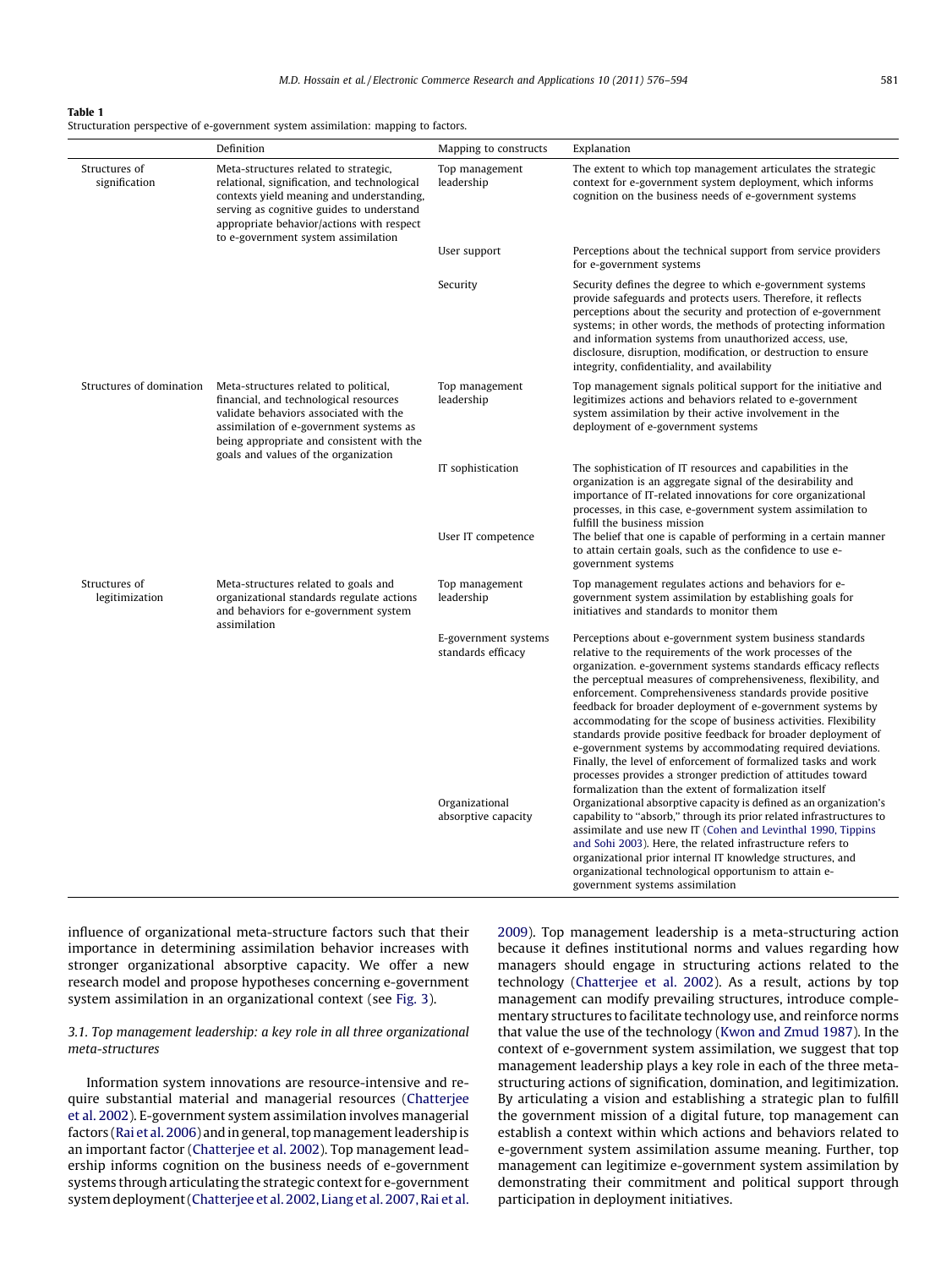

# Organizational meta-structure **>>>>>>>>>>>>>>>>>>>>>>>>**Value creation

Fig. 3. Research model.

Finally, top management can regulate the pace of e-government system assimilation by establishing goals and targets for assimilation. Throughout the assimilation life cycle of e-government systems, if strong, continuous leadership backing from top management is not provided, it becomes difficult, if not impossible, for organizational members to see how e-government systems are related to the organization's mission and strategic goals, to allocate valuable resources to support e-government systems initiatives, and to overcome inertial routines and establish new ones to actually use e-government systems in daily work. We posit the following hypothesis:

Hypothesis 1 (The Top Management Leadership Hypothesis). Top management leadership has a positive effect on e-government system assimilation.

# 3.2. Meta-structure of signification: user support and security

The meta-structure of signification comprises interpretive schemes of standardized, shared stocks of knowledge that humans draw on to interpret behavior and events, thus achieving meaningful interactions (Orlikowski and Robey 1991). While top management articulates the strategic vision for e-government system deployment, user support from providers and security provide the relational and technological contexts for employees to interpret behaviors and events related to e-government system assimilation.

The role of user support in shaping the cognitions and behaviors of users has received significant attention and become an important dimension of IS success given the importance of user support in the organizational environment where customer service is crucial (DeLone and McLean 2003). User support is defined as perceptions about the technical support provided by IS service providers. User support is an attitude as well as an overall evaluation over the long-term, and properly implementing such service quality features may increase customer satisfaction (Parasuraman et al. 1988, Zeithaml 1988). As a result, the role of user support has become critical to the success of organizations (Landrum et al. 2007).

We expect that user support from the provider plays a key meta-structuring role in signification by shaping the cognitions, actions, and behaviors of users with respect to their day-to-day usage of e-government systems, as well as their limited and broader deployment of e-government system applications. This leads to the following hypothesis:

Hypothesis 2a (The User Support from Providers Hypothesis). User support from providers has a positive effect on e-government system assimilation.

Security in e-government systems refers to a set of interpretive schemes for users to structure and understand how sensitive information is protected by the system itself as well as during online communications and transactions. Security is a major concern for organizations that have an IS and internet-enabled transactions (Cooper et al. 1996). It is commonly believed that good security improves trust, and that perceptions of good security will ultimately increase the use of electronic commerce (Kim et al. 2010). A lack of security knowledge and awareness on the part of employees is a major problem from an organization's perspective. Numerous security risks, such as viruses, worms, denial-of-service attacks, stolen passwords, social engineering, and authority and authorization violations, result from a lack of security, and these risks are detrimental to the operation of an organization (Chen et al.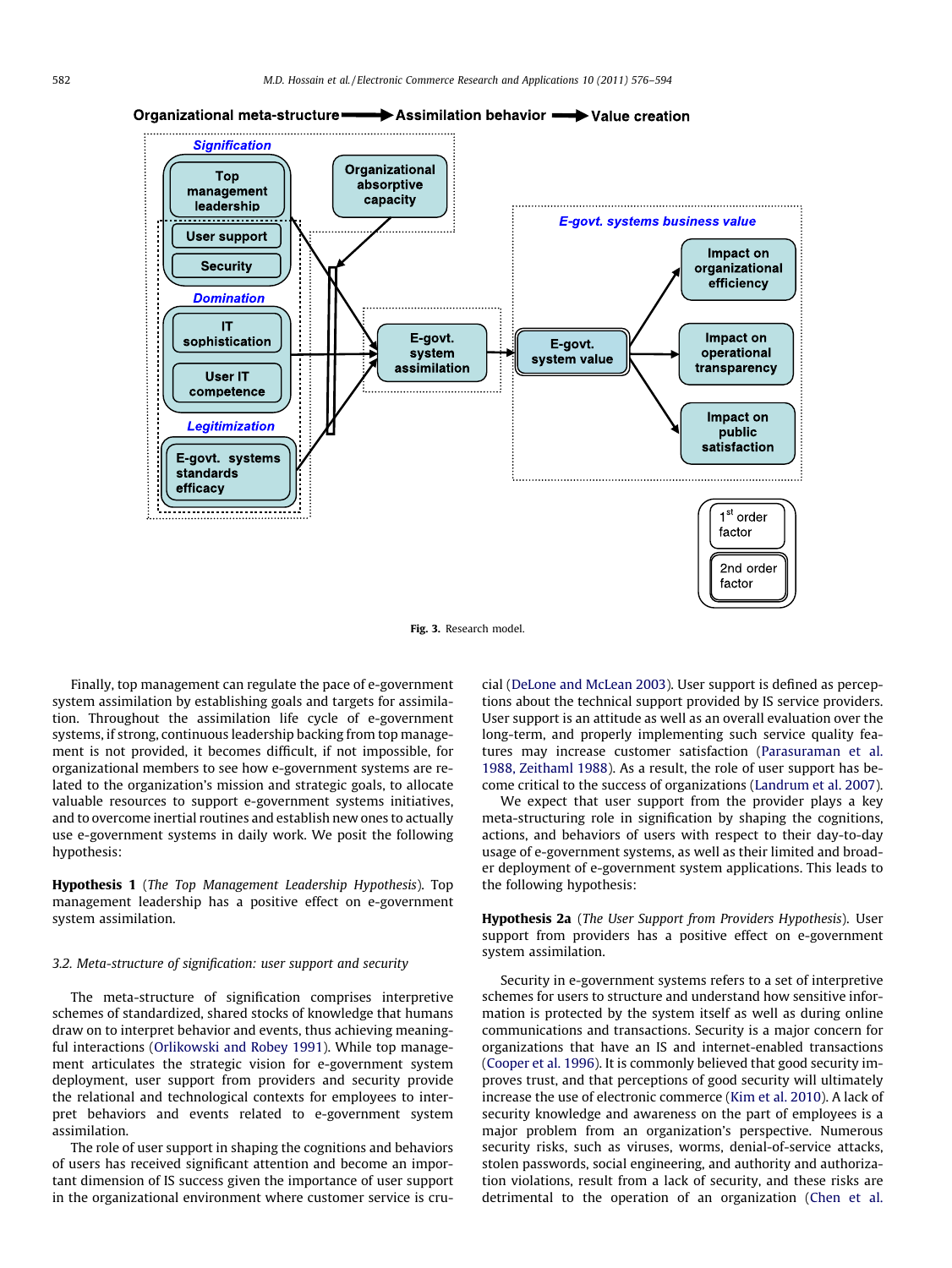2006). A lack of security awareness can make an organization vulnerable to internal and external threats (Chen et al. 2006).

Security in our context refers to the degree to which e-government systems provide safeguards and protect users during government business processing (Rai et al. 2006). As such, secured e-government systems ensure a reduction of risks, and the deployment of countermeasures leads to greater use of e-government IS.

Thus, security is an important causal factor through which the meta-structure of signification operates. To the extent that organizations perceive e-government system processes to be safeguarded against key security concerns (Parker 2002), the forces of signification should result in greater levels of e-government system assimilation. This leads to the following hypothesis:

Hypothesis 2b (The Security Hypothesis). Security has a positive effect on e-government system assimilation.

# 3.3. Meta-structure of domination: IT sophistication and user IT competence

The meta-structure of domination is embedded in resource allocation, as resources are the means through which intentions are realized, goals are accomplished, and power is exercised (Orlikowski and Robey 1991). While top management leadership represents the political resources associated with e-government systems, IT sophistication and user IT competence together reflect attributes such as organizational readiness that represent technological and human resources. The assimilation of complex IS usually consumes significant resources (Rai et al. 2006).

IT sophistication is a salient phenomenon in the context of IT-based innovation behaviors and is concerned with the existing level of IS usage in the core part of an organization (Rai et al. 2006). In other words, IT sophistication refers to the extent to which an organization is using IT in value-adding ways. A sophisticated IT infrastructure enhances the ability and willingness of business managers to apply IT innovatively (Sambamurthy and Zmud 1996). Therefore, IT sophistication represents the organizational infrastructure of knowledge and information that an organization can use to support decisions and actions related to IS assimilation (Rai et al. 2006). Organizations with high IT sophistication possess superior corporate data resources, information management practices, and resources for the organizational integration of IT innovations (Chwelos et al. 2001). As a result, organizations with high IT sophistication should have the capacity to transform business processes using IS innovations.

User IT competence reflects human resources, especially endusers, who can legitimize IS and support actions related to proper utilization and integration with existing processes (Chwelos et al. 2001) as well as make enhancements during usage. Organizations with competent human resources possess employees with high levels of IS knowledge who can contribute to best information management practices. Therefore, IT sophistication and user IT competence together reflect organizational readiness, and are the key causal factors of the meta-structure of domination; this meta-structure reflects the organization's resources that can use to act on intentions, pursue goals, and exert power related to e-government system assimilation. This leads us to the following hypotheses:

Hypothesis 3a (The IT Sophistication Hypothesis). IT sophistication has a positive effect on e-government system assimilation.

Hypothesis 3b (The User IT Competence Hypothesis). User IT competence has a positive effect on e-government system assimilation.

3.4. Meta-structure of legitimization: e-government systems standards efficacy

The meta-structure of legitimization is defined by the norms or rules governing sanctioned or appropriate conduct. Process standards are formal rules or policies that govern conduct (Rai et al. 2009). Process standards for inter-organizational business can promote business-to-business integration (Bala and Venkatesh 2007). Gil-Garcia and Martinez-Moyano (2007) analyzed the dynamics of evolution of e-government. He found that public managers exerted pressure in an attempt to solve problems, and that citizens, businesses, and other stakeholders exerted pressure in an attempt to control the actions of the public managers. These forces, which are related to performance and accountability, promote changes in the system of rules governing the design, implementation, and use of e-government initiatives. In particular, they generate a cycle that continually increases technological and organizational sophistication in e-government initiatives and also promote the episodic and evolving adoption of similar features across different levels of government. Finally, these two related evolutionary dynamics and the characterization of e-government using a system of rules and standards have important policy implications (Gil-Garcia and Martinez-Moyano 2007).

E-government systems standards efficacy can be characterized by three components: (1) comprehensiveness, which is concerned with the scope of user requirements for the business process; this can be governed by process standards, (2) flexibility, which is concerned with the range of user behaviors in business processes; this can also be governed by process standards (Rai et al. 2006), (3) enforcement, which is concerned with the actions taken by actors of formalized procedures to ensure compliance; this could affect attitudes toward formalization (Kayworth and Sambamurthy 2000).

An organization, by adopting certain e-government systems standards to govern the e-government business process, indicates that these system standards should be used to execute tasks and that compliance to these system standards is the approved mode of action (Rai et al. 2006). The routines embodied within the system standards thus incorporate norms about the criteria and priorities for conducting tasks, as well as the logic by which tasks are related, which collectively comprise the meta-structure of legitimization (Rai et al. 2006).

To elaborate, comprehensiveness in standards allows these standards to act as coordination mechanisms, and facilitates the establishment of decision-making guidelines and common terms and languages, as well as the identification of responsibilities for tasks across entities (Brown and Sambamurthy 1998). Such standards for organizational business operations should facilitate the integration of processes and technology because they detail interdependent roles and actions (Kayworth and Sambamurthy 2000). Again, flexibility accommodates deviations from anticipated action. As IT infrastructures with flexible standards allow choices to be made from a set of options, flexibility of e-government system standards should extend the range of options that managers have available to adapt to their organization's needs (Kayworth and Sambamurthy 2000). Finally, sanctions are the most effective enforcement mechanism in the e-government context (Kayworth and Sambamurthy 2000). Sanctions refer to specific actions taken to correct deviations in the actions of employees from those prescribed by formalized procedures. Formalized procedures are likely to be ignored or reinterpreted, particularly if they are designed with a coercive logic without high levels of enforcement. In contrast, strictly enforced standards may facilitate higher levels of compliance even if they are designed to be coercive in nature.

Based on the above discussion, the comprehensiveness of an organization's IS culture, an organization's flexibility, and the level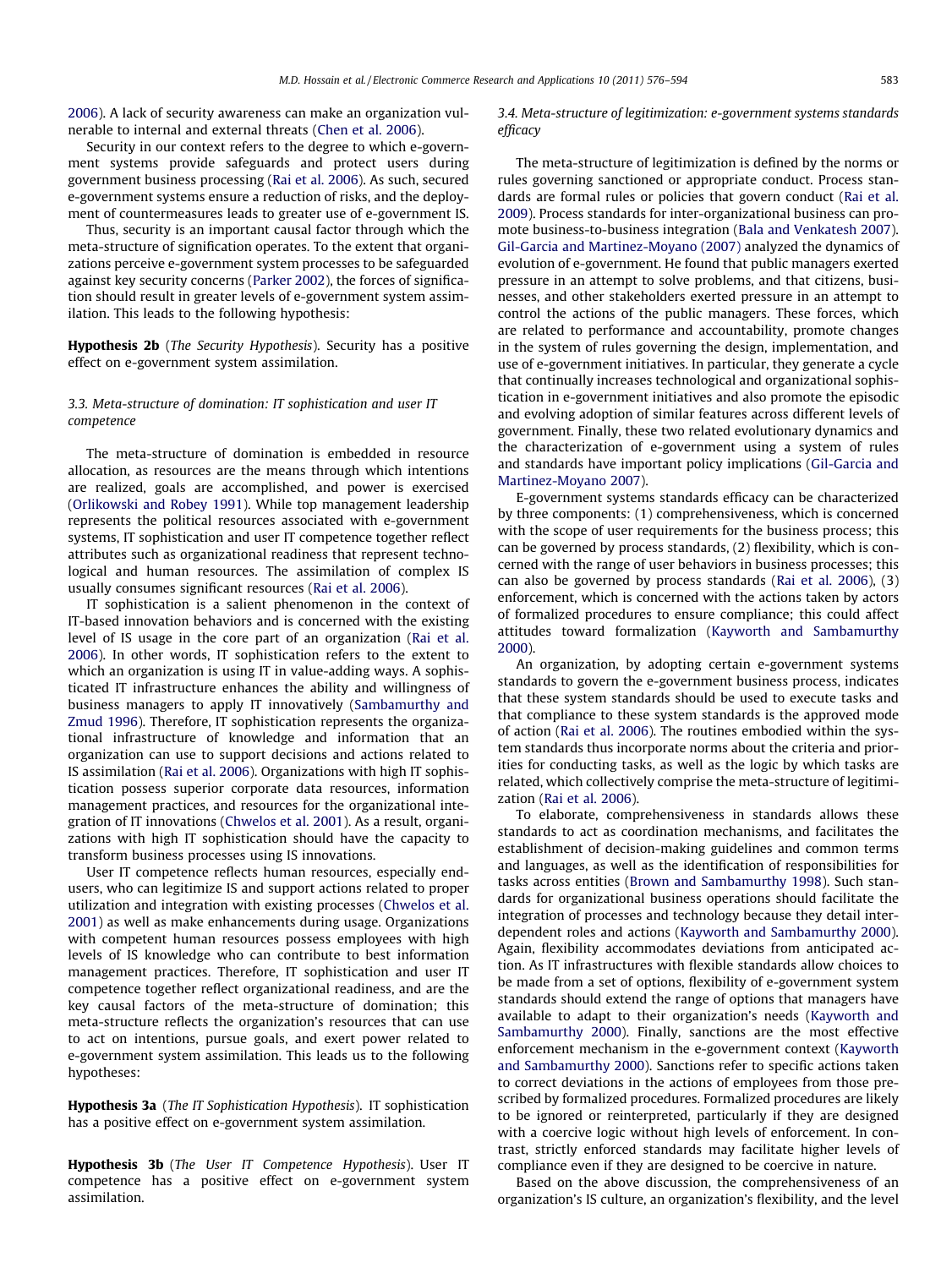of enforcement are captured by e-government systems standards efficacy, and collectively define the meta-structure of legitimization, which regulates actions and behaviors related to e-government system assimilation. Therefore, we expect that if e-government standards with the above-mentioned attributes are applied, the cognitions, actions, and behaviors related to e-government systems will be positively reinforced, thereby promoting e-government system assimilation. This leads to the following hypothesis:

Hypothesis 4 (The E-Government Systems Standards Efficacy Hypothesis). E-government systems standards efficacy has a positive effect on e-government system assimilation.

### 3.5. E-government system value

E-government system value is defined as the contribution of e-government systems to firm performance (Tallon et al. 2000). This is consistent with e-business value, which depends on the extent to which e-business is used in key activities in the organization's value chain (Zhu and Kraemer 2005). The greater the use of e-business, the more likely the firm is to develop unique capabilities from its core IS infrastructure (Zhu et al. 2004).

A comprehensive model developed by Mahmood and Soon (1991) to measure the potential impact of IT suggested that IT can help firms to improve performance along the value chain by having a positive effect on downstream dimensions (e.g., by offering better services), internal dimensions within the organization (e.g., enhancing internal process efficiency and employee productivity), and upstream dimensions (e.g., improving inter-organizational efficiency and coordination with customers). Following Mahmood and Soon (1991), Tallon et al. (2000) decomposed IT business value into downstream dimensions (sales support, customer services, and market expansions), internal dimensions (internal processes, internal operations, and staff productivity), and upstream dimensions (coordination with suppliers and business partners). Further, Zhu et al. (2006) extended these notions to the e-business environment. In sum, IS leads to value creation within an organization by improving operational efficiency, operational transparency, and public satisfaction, thereby improving organizational performance. The unique characteristics and the value creation of IS are significantly different from pre-internet technologies (Zhu and Kraemer 2005). Recently, Kim et al. (2009) found that the use of ubiquitous computing creates value by enhancing business operations, business processes, and customer satisfaction.

These prior studies motivated us to conceptualize the e-government system business value using three dimensions along the e-government value chain. The unique characteristics of e-government systems allowed us to link the three ways through which business processes may create value, such as impact on organizational efficiency, impact on operational transparency, and impact on public satisfaction. These three dimensions of the e-government system value are grounded in the value chain analysis of Porter (Porter 1985), which has been broadly used in the IS literature to study the business value of IT (Zhu and Kraemer 2005).

Given the increase in organizational efficiency, transparency, and improvements in public services that should result from e-government system assimilation, we posit that organizations with higher levels of e-government system assimilation will have a higher business value. This leads to the following hypothesis:

Hypothesis 5 (The E-Government System Assimilation Value Hypothesis). E-government system assimilation has a positive effect on e-government system value.

### 3.6. The moderating effects of organizational absorptive capacity

Organizational absorptive capacity is defined as the ability of an organization to absorb, assimilate, and use new IT through its prior related infrastructures (Cohen and Levinthal 1990, Tippins and Sohi 2003). In this context, the related infrastructure refers to organizational prior internal IT knowledge structures and technological opportunism. The ability of a firm to recognize the value of new, external information, assimilate it, and apply it to commercial ends is critical to its innovative capabilities. Cohen and Levinthal (1990) labeled this capability a firm's absorptive capacity and suggested that it is largely a function of the organization's level of prior related knowledge. In particular, prior related knowledge and diversity of managerial backgrounds could influence absorptive capacity at the organizational level (Tippins and Sohi 2003) as well as organizational technological opportunism, which reflects an organization's propensity to respond with agility to signals from the environment, thereby reflecting the organization's absorptive capacity (Srinivasan et al. 2002). The basis of the notion of absorptive capacity is that an organization needs prior related knowledge to assimilate and use new knowledge (Cohen and Levinthal 1990). In the e-government realm, certain aspects of the knowledge ability of the agents are partly manifest in the descriptions of the role that information systems have as components of the environment and the development decisions that are based on such descriptions (Meneklis and Douligeris 2010).

Organizations high in absorptive capacity have the ability, skills, and accumulated knowledge to acquire information about technological opportunities, to invest resources, to exploit resources, and to act proactively to innovate on a consistent basis (Srinivasan et al. 2002). Thus, the ability to assimilate information is a function of the richness of the preexisting knowledge structures. Tassabehji et al. (2007) also posited that there was a need to develop suitable organizational forms comprising both functional and technological specialists.

Organizational absorptive capacity is widely understood to enhance an organization's innovative capabilities (Liang et al. 2007). Again, assimilation can be greatly improved if organizations have prior knowledge that facilitates assimilation of external information and its application to commercial ends (Cohen and Levinthal 1990).

The theory of absorptive capacity also provide a strong basis from which to examine the nature and importance of information exchanges between IT managers, relationships within the firm, and partnerships within the firm (Boynton et al. 1994). Hence, a major component of an organization's absorptive capacity regarding e-government systems can be represented by the conjunction of IS-related and business-related knowledge possessed by and exchanged among IS managers and technical staff in an organizational business unit. Organizations with higher levels of absorptive capacity will tend to be more proactive, exploiting opportunities present in the environment, independent of current performance; in contrast, organizations that have a modest absorptive capacity will tend to be reactive, searching for new alternatives in response to failure.

Collectively, these research streams and the theoretical foundation of absorptive capacity itself suggest that knowledge structures are at the heart of an organization's ability to innovate and adapt to environmental change. It is precisely such knowledge and increased absorptive capacity that enriches the dialogue among IT managers and business units, facilitating innovative IT applications (Lind and Zmud 1991). Together, the diverse studies discussed above that support the theoretical arguments associated with absorptive capacity and its relationship with organization assimilation lead us to argue that organizational absorptive capacity moderates the influence of organizational meta-structure factors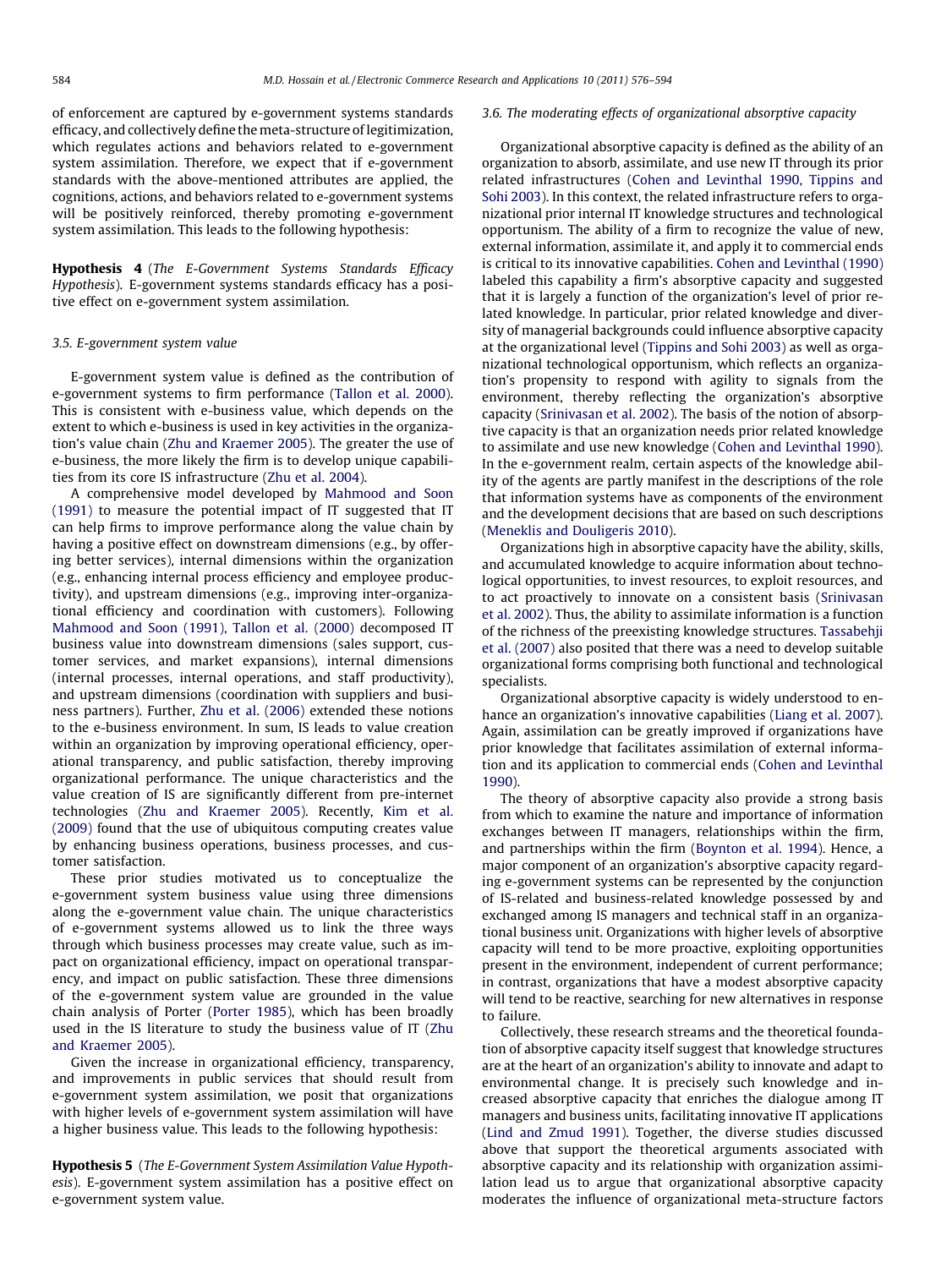such that the importance of absorptive capacity in determining assimilation behavior increases with stronger organizational absorptive capacity. This leads us to the following hypothesis:

Hypothesis 6 (The Organizational Absorptive Capacity Moderation Hypothesis). The relationship between the six identified factors of organizational meta-structures and e-government system assimilation are moderated by organizational absorptive capacity, such that the relationships are stronger for those factors that have stronger organizational absorptive capacity.

# 4. Methods

### 4.1. Instrument development

We used a survey method to test the developed model. All measures for constructs were developed through the successive stages of literature review, theoretical modeling, and refinement. All constructs and measures are listed in Appendix A. Because the targeted public organizations that have implemented the Agriculture Integrated Information Excellent System (AgriX) are in Korea, the English questionnaires were first translated into Korean and then a panel of experts in IS research examined the face validity of the items. Some modifications were made to the existing scales to make these more suitable in the context of AgriX assimilation into the public sector. Finally, we retranslated the questionnaires that we used to English. All questionnaire items used a five-point Likert scale, ranging from strongly disagree to strongly agree, except items 1 and 2 concerning e-government system assimilation, which solicited responses as a percentage.

# 4.2. Measures

# 4.2.1. Measures of e-government system value

Consistent with the theoretical arguments made earlier, we operationalized e-government system value as a second-order construct manifested in three related dimensions (Mahmood and Soon 1991, Porter 1985, Tallon et al. 2000, Zhu and Kraemer 2005, Zhu et al. 2004). These three related dimensions are impact on organizational efficiency (internal processes more efficient, customer service improved, staff productivity increased), impact on operational transparency (openness to customers improved, user participation in decision-making improved, and user participation in policymaking improved), and impact on public satisfaction (customer visit costs decreased, and coordination with business organizations or customers improved).

### 4.2.2. Measures of e-government system assimilation

Existing literature severed as a basis for the development of this scale. In particular, the three dimensions of ERP assimilation identified by Liang et al. (2007) together with the IS assimilation dimensions identified by Armstrong and Sambamurthy (1999) and Massetti and Zmud (1996) were used as a guide to construct a three-item scale. However, all four scale items in Massetti and Zmud could not be replicated because of the differing contexts of e-government systems assimilation versus EDI. The volume dimension was measured by asking respondents to indicate the percentage of a subset of business processes that were conducted using AgriX. Diversity in this context is the number of a firm's business functional areas automated by AgriX technology. To capture the general deployment of AgriX, depth was measured by asking the respondents to indicate the vertical impact of the AgriX system on their value chain activities ranging from planning to decisionmaking.

### 4.2.3. Measures of independent variables

These measures and their informing sources are shown in Appendix A. We pursued a multi-step process to obtain professional reviews of the survey instrument after the initial creation of the survey. We received feedback about the instructions, specific items used for constructs, and the clarity of the wording used for items. First, three faculty members with extensive experience in survey development examined the instrument. In the next stage, five government officers associated with AgriX inspected the survey to comment on the clarity of questions and instructions. Finally, 41 AgriX users from across Korea participated in the pilot study, and at each stage, we used the feedback to revise and refine the instrument.

# 4.3. Data collection

Our focus was the effects of organizational assimilation of e-government systems on value creation through e-government system contributions to innovation and performance of business processes at the organization level. To develop a suitable sampling frame, we chose employees of public organizations in Korea that have implemented AgriX. AgriX is an integrated information system for efficient management of agricultural investments and was financed by the Ministry of Agriculture and Forestry (MAF), Government of Korea. The main objectives of AgriX are to make business operations more innovative to increase the satisfaction levels of agriculture and forestry project clients (people working in agriculture, public service employees of municipal and district offices, and employees of MAF) and to reduce the workload of public service employees. AgriX has transformed multi-layered complex offline management of agriculture and forestry projects into an online web format, allowing farmers to submit applications for agriculture-related business without paper work (G2C) and helping government officials deal with a myriad of work, such as reviewing and choosing applications, financing, and reporting through an online system (G2B). Public service employees connect to the system through an electronic authentication process (public key infrastructure) and manage all the related tasks online and also monitor progress in real time. AgriX also acts as an internal system to fulfill the objective of reducing the number of tasks government officials have to perform.

The following is a summary of the major attributes of the system: (1) automatic input of detailed applicant information through linking to the Government for Citizen (G4C) system (AgriX is linked to the G4C Citizen Information Database of the Ministry of Government Administration and Home Affairs), (2) online qualification screening without the requirement for document submission; data sharing with other institutions means that agricultural land records, agricultural land ledgers, and land registers are available in real time, (3) fair financial execution through double-checking in advance; many agriculture and forestry projects are in progress simultaneously, and repeated application is automatically checked in time to block repeated benefits in advance, and (4) understanding of the real time progress of an application and printing of reports (the progress status of projects are available in real-time regardless of time and place). Hence, the status of a project or application can be reviewed easily through inputting related information into the system directly from the upper institutions or MAF. Consequently, transparency is assured and there is no need to make separate reports.

We sent survey questionnaires by e-mail to municipal, county, and district government officials who use AgriX, to cover a wide range of geographical and cultural diversity. These government officials were requested to complete the survey within 15 days and a reminder letter was emailed 10 days after the initial mailing. The risk of inaccuracy in survey responses due to memory-related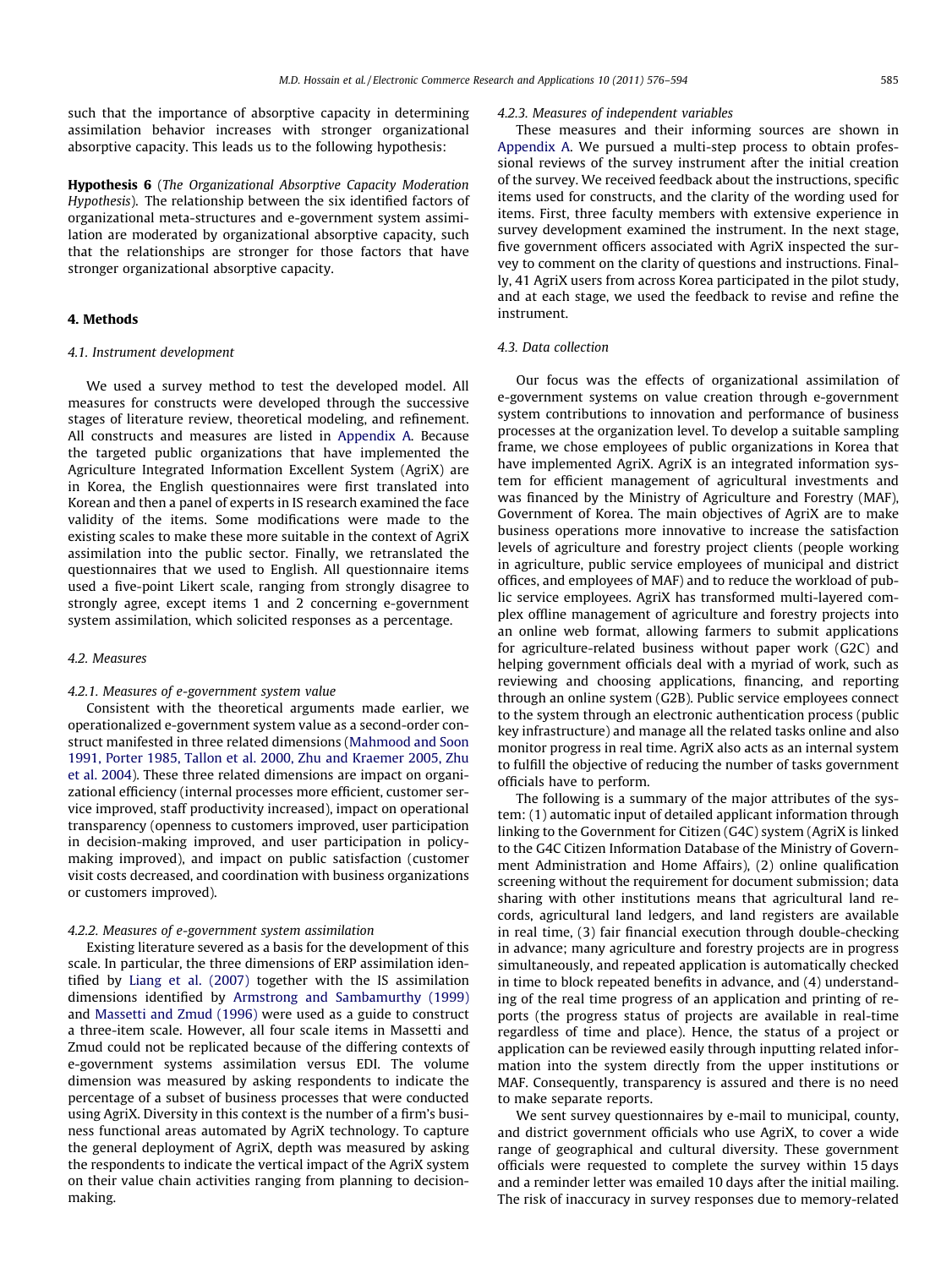Sample characteristics  $(N = 367)$ .

| Variable               | Title               | N            | Percentage |
|------------------------|---------------------|--------------|------------|
| Gender                 | Male                | 265          | 72         |
|                        | Female              | 102          | 28         |
|                        | Total               | 367          | 100        |
| Age (years)            | $20 - 29$           | 105          | 28.6       |
|                        | $30 - 39$           | 142          | 38.7       |
|                        | $40 - 49$           | 101          | 27.5       |
|                        | $50 - 59$           | 19           | 5.2        |
|                        | Total               | 367          | 100        |
| <b>Education level</b> | High School or less | 64           | 17.4       |
|                        | College Graduate    | 45           | 12.3       |
|                        | University Graduate | 243          | 66.2       |
|                        | Graduate School     | 15           | 4.1        |
|                        | Total               | 367          | 100        |
| Job experience (years) | 5 or less           | 181          | 49.3       |
|                        | $6 - 10$            | 23           | 6.3        |
|                        | $11 - 15$           | 67           | 18.3       |
|                        | $16 - 20$           | 57           | 15.5       |
|                        | $21 - 25$           | 22           | 6.0        |
|                        | $26 - 30$           | 16           | 4.4        |
|                        | 31 or more          | $\mathbf{1}$ | 0.3        |
|                        | Total               | 367          | 100        |
|                        |                     |              |            |

issues was negligible, because employees in the agriculture office interact continuously with AgriX.

A total of 395 responses were received, representing a response rate of about 10%. This response rate is comparable to that reported for other survey studies of a similar type and scale (Chatterjee et al. 2002). A total of 367 responses were utilized for the analysis excluding 28 responses with missing values, which corresponds to a usable response rate of 92.9%. The characteristics of the sample are summarized in Table 2. The sample covers a wide geographical and cultural diversity and a broad range of organization sizes with different public requirements, and therefore is suitable to examine e-government system assimilation and its impacts.

# 4.4. Measurement, validity and bias issues

We assessed the research model in a holistic manner using partial least squares (PLS) with PLS-Graph version 3.00. PLS is better suited for explaining complex relationships in general, as it avoids two serious problems: inadmissible solutions and factor indeterminacy (Liang et al. 2007). The item product terms approach of PLS, as suggested by Chin et al. (2003), was used to test the moderating effect.

### 4.4.1. Measurement model: convergent validity

In Table 3, information about the loadings of the measures of our research model is presented. The reliability of coefficients was greater than 0.7, and each AVE was above 0.50, indicating that the measurements are reliable and that the latent construct can account for at least 50% of the variance in the items. As shown in Table 3, all the individual loadings were in an acceptable range and the t-values indicate that they were significant at the 0.01 level.

### 4.4.2. Measurement model: discriminant validity

Discriminant validity was verified with the squared root of the average variance extracted for each construct higher than the correlations between it and all other constructs. Table 4 shows that each construct shared greater variance with its own block of measures than with the constructs of different blocks of measures, demonstrating sufficient discriminant validity. Further, we constructed a cross-loadings table to assess the validity of our measurement instruments. Each item loading in the table was much higher for its assigned construct than for other constructs, supporting adequate convergent and discriminant validity. Therefore, our measurements satisfy the two criteria for discriminant validity.

# 4.4.3. Validity of the second-order construct

Model results for the second-order construct of e-government system value are shown in Table 5. The paths from the second-order construct to the three first-order factors were significant and of high magnitude, greater than the suggested cutoff of 0.7. Thus, the constructs developed by this measurement model are robust and can be used to test the conceptual model and the associated hypotheses proposed earlier.

# 4.4.4. Common method bias and non-response bias

One of the major concerns with self-reported data is the common method bias resulting from multiple sources such as the consistency motif and social desirability (Podsakoff et al. 2003). According to the suggestion of Podsakoff and Organ (1986), we attempted to enforce a procedural remedy by asking the respondent not to estimate e-government system assimilation outcome measures according to personal experience, but to get this information from minutes of organization meetings or documentation. Further, we statistically analyzed the severity of the common method bias. First, a Harmon one-factor test (Podsakoff and Organ 1986) was conducted to mitigate the threat of the common methods bias. We entered all independent variables and dependent variables in an exploratory factor analysis. The data would have a common methods bias problem if a single factor emerged that accounted for a large percentage of the variance in the resulting factors. However, a single factor did not emerge in our analyses and the first factor accounted for 14.2% of the total variance. All items retained in the factor analyses accounted for 72.5% of the total variance. These results indicate that our findings were not affected by common method bias.

Second, following Podsakoff et al. (2003), we included a common method factor in the PLS model. The average substantively explained variance of the indicators was 0.77, while the average method-based variance was 0.019. The ratio of substantive variance to method variance was about 41:1. Further, most method factor loadings were not significant. Given the small magnitude and insignificance of the method variance, we did not consider method bias to be a serious concern.

To evaluate non-response bias, respondents were classified into three groups, or waves, based on when they returned the survey. Analysis of variance (ANOVA) tests were used to evaluate if later respondents differed systematically from earlier respondents with regard to the number of employees in the public organization. This test revealed no significant non-response bias according to organization diversity or size.

# 4.5. Hypothesis test results

We next examined the significance and strength of each of our hypothesized effects; this analysis was done using two PLS models. The first model examined the main effects specified in Hypotheses 1–5, while the second model added the moderating effects stated in Hypothesis 6. The estimates obtained from PLS analysis of each phase, including standardized path coefficients, path significances, and variance explained ( $R^2$  value) for each dependent variable, are presented in Fig. 4 and Table 6.

Fig. 4 shows the results obtained for the main effects model; all path coefficients were found to be significant, supporting all of the hypotheses. The model explains about 43.9% of the variance in e-government system assimilation and 30.8% of the variance in e-government system value, demonstrating that this model explains a good amount of the variance in e-government system assimilation and e-government system value, respectively.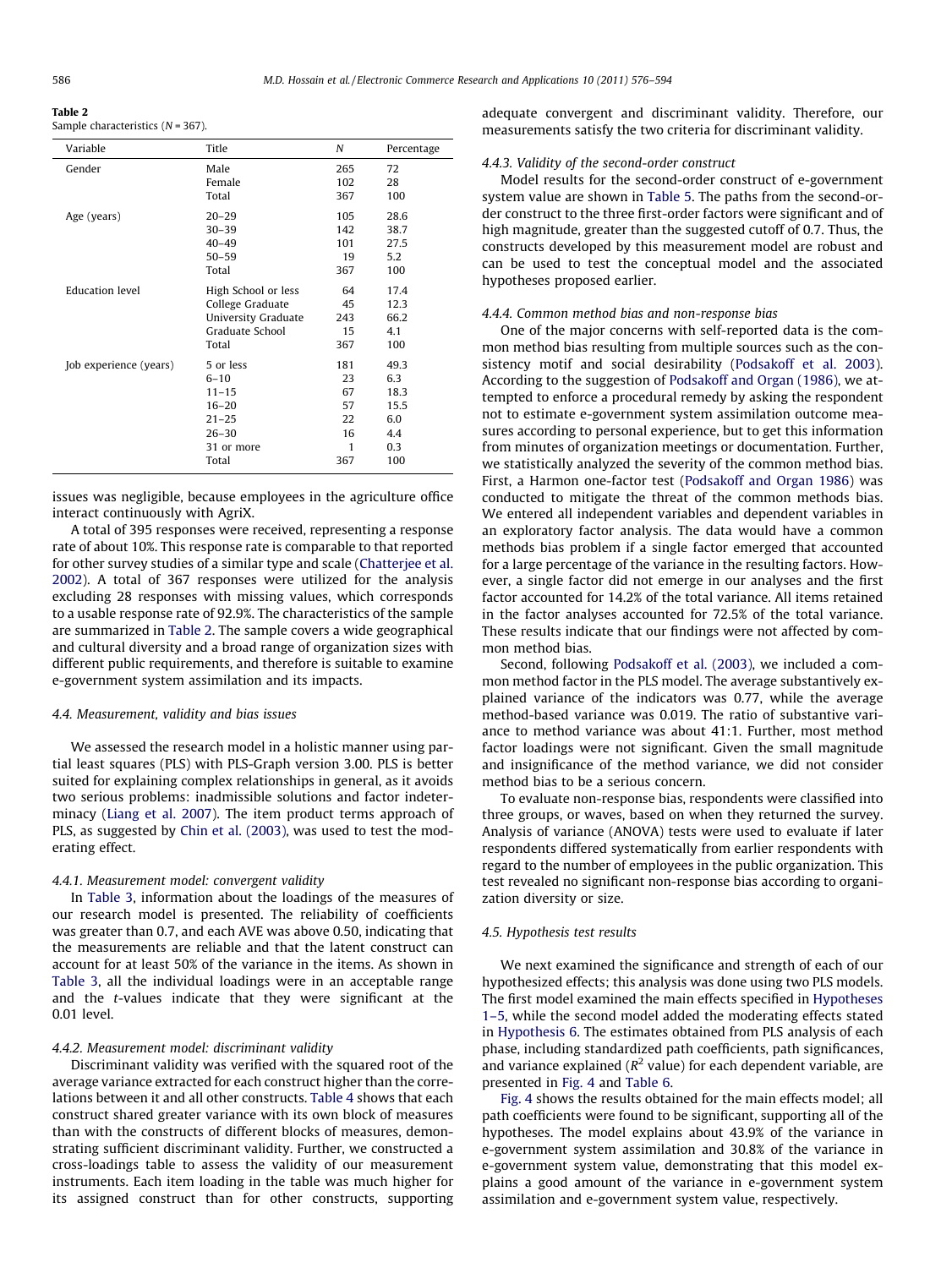Reliability of constructs.

| Constructs                    | Item                                        | Loading        | St. error | t-value | Cronbach's alpha | Composite reliability | AVE <sup>a</sup> |
|-------------------------------|---------------------------------------------|----------------|-----------|---------|------------------|-----------------------|------------------|
| Top management leadership     |                                             |                |           |         | 0.949            | 0.967                 | 0.907            |
|                               | TML1                                        | 0.954          | 0.006     | 140.742 |                  |                       |                  |
|                               | TML2                                        | 0.949          | 0.007     | 126.566 |                  |                       |                  |
|                               | TML3                                        | 0.955          | 0.005     | 168.054 |                  |                       |                  |
| User support                  |                                             |                |           |         | 0.841            | 0.905                 | 0.760            |
|                               | UST <sub>1</sub>                            | 0.875          | 0.017     | 51.051  |                  |                       |                  |
|                               | UST <sub>2</sub>                            | 0.866          | 0.017     | 50.418  |                  |                       |                  |
|                               | UST <sub>3</sub>                            | 0.875          | 0.015     | 60.426  |                  |                       |                  |
|                               |                                             |                |           |         |                  |                       |                  |
| Security                      |                                             |                |           |         | 0.879            | 0.925                 | 0.806            |
|                               | SCT <sub>1</sub>                            | 0.940          | 0.008     | 116.077 |                  |                       |                  |
|                               | SCT <sub>2</sub>                            | 0.906          | 0.011     | 78.093  |                  |                       |                  |
|                               | SCT <sub>3</sub>                            | 0.844          | 0.019     | 42.493  |                  |                       |                  |
| IT sophistication             |                                             |                |           |         | 0.832            | 0.884                 | 0.605            |
|                               | ITSop1                                      | 0.817          | 0.022     | 36.620  |                  |                       |                  |
|                               | ITSop2                                      | 0.806          | 0.022     | 35.420  |                  |                       |                  |
|                               | ITSop3                                      | 0.835          | 0.017     | 46.867  |                  |                       |                  |
|                               | ITSop4                                      | 0.710          | 0.035     | 19.897  |                  |                       |                  |
|                               | ITSop5                                      | 0.711          | 0.032     | 21.599  |                  |                       |                  |
|                               |                                             |                |           |         | 0.870            | 0.912                 | 0.722            |
| User IT competence            | UsrITCp1                                    | 0.889          | 0.015     | 58.063  |                  |                       |                  |
|                               | UsrITCp2                                    | 0.844          | 0.026     | 32.479  |                  |                       |                  |
|                               | UsrITCp3                                    | 0.862          | 0.017     | 49.859  |                  |                       |                  |
|                               |                                             | 0.800          | 0.023     | 33.481  |                  |                       |                  |
|                               | UsrITCp4                                    |                |           |         |                  |                       |                  |
|                               | E-government systems standards efficacy     |                |           |         | 0.833            | 0.891                 | 0.674            |
|                               | eGSdEfc1                                    | 0.878          | 0.011     | 74.173  |                  |                       |                  |
|                               | eGSdEfc2                                    | 0.871          | 0.014     | 60.896  |                  |                       |                  |
|                               | eGSdEfc3                                    | 0.822          | 0.021     | 38.914  |                  |                       |                  |
|                               | eGSdEfc4                                    | 0.701          | 0.035     | 19.555  |                  |                       |                  |
|                               | Organizational absorptive capacity          |                |           |         | 0.747            | 0.841                 | 0.569            |
|                               | OrgAc1                                      | 0.774          | 0.029     | 26.710  |                  |                       |                  |
|                               | OrgAc2                                      | 0.794          | 0.028     | 28.019  |                  |                       |                  |
|                               | OrgAc3                                      | 0.732          | 0.033     | 21.613  |                  |                       |                  |
|                               | OrgAc4                                      | 0.714          | 0.036     | 19.449  |                  |                       |                  |
|                               |                                             |                |           |         | 0.708            | 0.839                 | 0.637            |
|                               | E-government system assimilation<br>eGassm1 | 0.849          | 0.017     | 47.672  |                  |                       |                  |
|                               | eGassm2                                     |                | 0.019     | 42.706  |                  |                       |                  |
|                               | eGassm3                                     | 0.816<br>0.721 | 0.032     | 22.356  |                  |                       |                  |
|                               |                                             |                |           |         |                  |                       |                  |
|                               | Impact on organizational efficiency         |                |           |         | 0.943            | 0.964                 | 0.899            |
|                               | ImOrgEf1                                    | 0.936          | 0.009     | 102.812 |                  |                       |                  |
|                               | ImOrgEf2                                    | 0.951          | 0.007     | 121.186 |                  |                       |                  |
|                               | ImOrgEf3                                    | 0.958          | 0.008     | 118.704 |                  |                       |                  |
|                               | Impact on operational transparency          |                |           |         | 0.897            | 0.936                 | 0.831            |
|                               | ImOpTp1                                     | 0.859          | 0.016     | 53.737  |                  |                       |                  |
|                               | ImOpTp2                                     | 0.944          | 0.005     | 160.931 |                  |                       |                  |
|                               | ImOpTp3                                     | 0.930          | 0.009     | 98.509  |                  |                       |                  |
|                               |                                             |                |           |         |                  |                       |                  |
| Impact on public satisfaction |                                             |                |           |         | 0.899            | 0.952                 | 0.908            |
|                               | ImpSat1                                     | 0.953          | 0.007     | 135.488 |                  |                       |                  |
|                               | ImpSat2                                     | 0.953          | 0.007     | 135.488 |                  |                       |                  |

| Table 4                              |  |
|--------------------------------------|--|
| Correlations among major constructs. |  |

| Constructs    | TML   | <b>UST</b> | SCT   | <b>ITSop</b> | UsrITCp | eGSdEfc | OrgAc | eGassm | ImOrgEf | <b>ImOpTp</b> | ImpSat |
|---------------|-------|------------|-------|--------------|---------|---------|-------|--------|---------|---------------|--------|
| TML           | 0.952 |            |       |              |         |         |       |        |         |               |        |
| <b>UST</b>    | 0.353 | 0.872      |       |              |         |         |       |        |         |               |        |
| SCT           | 0.441 | 0.657      | 0.898 |              |         |         |       |        |         |               |        |
| <b>ITSop</b>  | 0.656 | 0.554      | 0.610 | 0.778        |         |         |       |        |         |               |        |
| UsrITCp       | 0.228 | 0.146      | 0.232 | 0.365        | 0.850   |         |       |        |         |               |        |
| eGSdEfc       | 0.315 | 0.631      | 0.578 | 0.486        | 0.197   | 0.821   |       |        |         |               |        |
| OrgAc         | 0.351 | 0.301      | 0.287 | 0.410        | 0.286   | 0.201   | 0.754 |        |         |               |        |
| eGassm        | 0.453 | 0.497      | 0.530 | 0.550        | 0.281   | 0.462   | 0.309 | 0.798  |         |               |        |
| ImOrgEf       | 0.352 | 0.450      | 0.439 | 0.445        | 0.119   | 0.360   | 0.233 | 0.379  | 0.948   |               |        |
| <b>ImOpTp</b> | 0.410 | 0.687      | 0.690 | 0.620        | 0.204   | 0.587   | 0.281 | 0.503  | 0.598   | 0.912         |        |
| ImpSat        | 0.312 | 0.554      | 0.523 | 0.524        | 0.206   | 0.527   | 0.221 | 0.476  | 0.516   | 0.662         | n/a    |

Diagonal bold elements are the square root of AVE, and triangular elements are the construct correlations.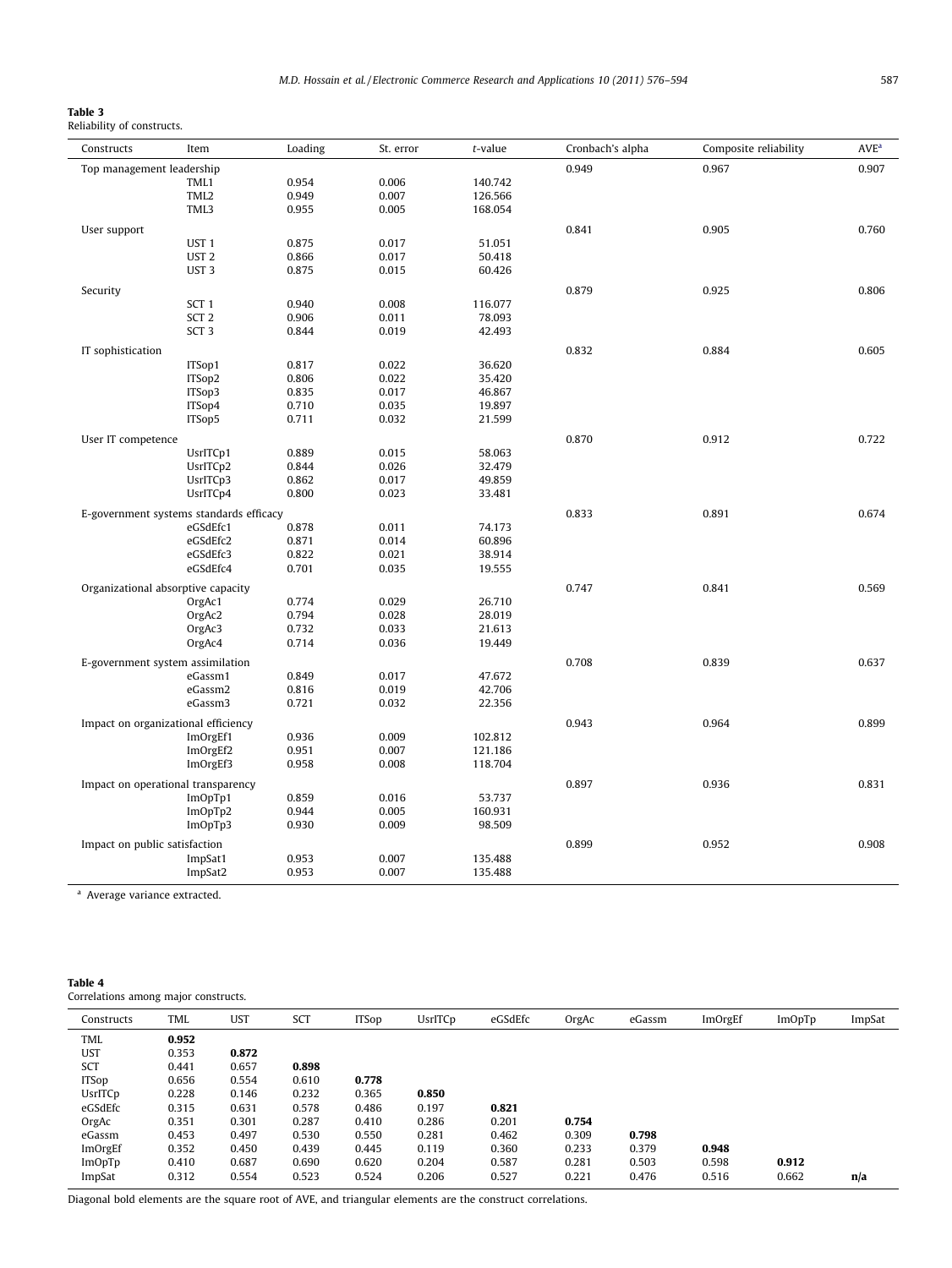Measurement model: second-order construct of e-government system value.

| Second-order construct    | First order constructs             | Loadings                                          | t-statistic                                    | Composite reliability | AVE   | Target coefficient (t-ratio) |
|---------------------------|------------------------------------|---------------------------------------------------|------------------------------------------------|-----------------------|-------|------------------------------|
| E-government system value | ImOrgEf<br><b>ImOpTp</b><br>ImpSat | 0.850<br>0.893 <sup>a</sup><br>0.814 <sup>a</sup> | $\qquad \qquad \blacksquare$<br>68.22<br>43.30 | 0.935                 | 0.642 | 0.92                         |

<sup>a</sup> Path significance:  $p < 0.01$ .

The loadings are specified as fixed to make the model identified.



Path significance:  $^{a}p < 0.01$ ;  $^{b}p < 0.05$  $R^2$  values are shown in parentheses

# Fig. 4. PLS analysis of main effects.

# Table 6

PLS analysis of moderating effects.

| Interaction terms                                                                   | Path coefficient | t-Statistic        | Support   |
|-------------------------------------------------------------------------------------|------------------|--------------------|-----------|
| Top management leadership $\times$ organizational absorptive capacity               | 0.934            | $1.695^{\rm a}$    | Moderated |
| User support $\times$ organizational absorptive capacity                            | $-0.502$         | 0.782              | <b>NS</b> |
| Security $\times$ organizational absorptive capacity                                | 0.656            | 0.957              | <b>NS</b> |
| IT sophistication $\times$ organizational absorptive capacity                       | $-0.212$         | 0.270              | <b>NS</b> |
| User IT competence $\times$ organizational absorptive capacity                      | $-0.395$         | 1.022              | <b>NS</b> |
| E-government systems standards efficacy $\times$ organizational absorptive capacity | 0.964            | 1.718 <sup>a</sup> | Moderated |

NS = not significant.

<sup>a</sup> Path significance:  $p < 0.05$ .

Top management leadership, which plays a key role in all three organizational meta-structures, had a strong and significant effect on e-government system assimilation, thereby supporting the Top Management Leadership Hypothesis (H1). User support and security both had significant effects on e-government system assimilation, demonstrating support for the User Support from Providers Hypothesis (H2a) and the Security Hypothesis (H2b), respectively. IT sophistication and user IT competence both had a significant effect on e-government system assimilation, supporting the IT Sophistication Hypothesis (H3a) and the User IT Competence Hypothesis (H3b), respectively.

E-government systems standards efficacy had a significant effect on e-government systems assimilation, demonstrating support for the E-Government Systems Standards Efficacy Hypothesis (H4). Finally, e-government system value was influenced significantly by e-government system assimilation as expected, demonstrating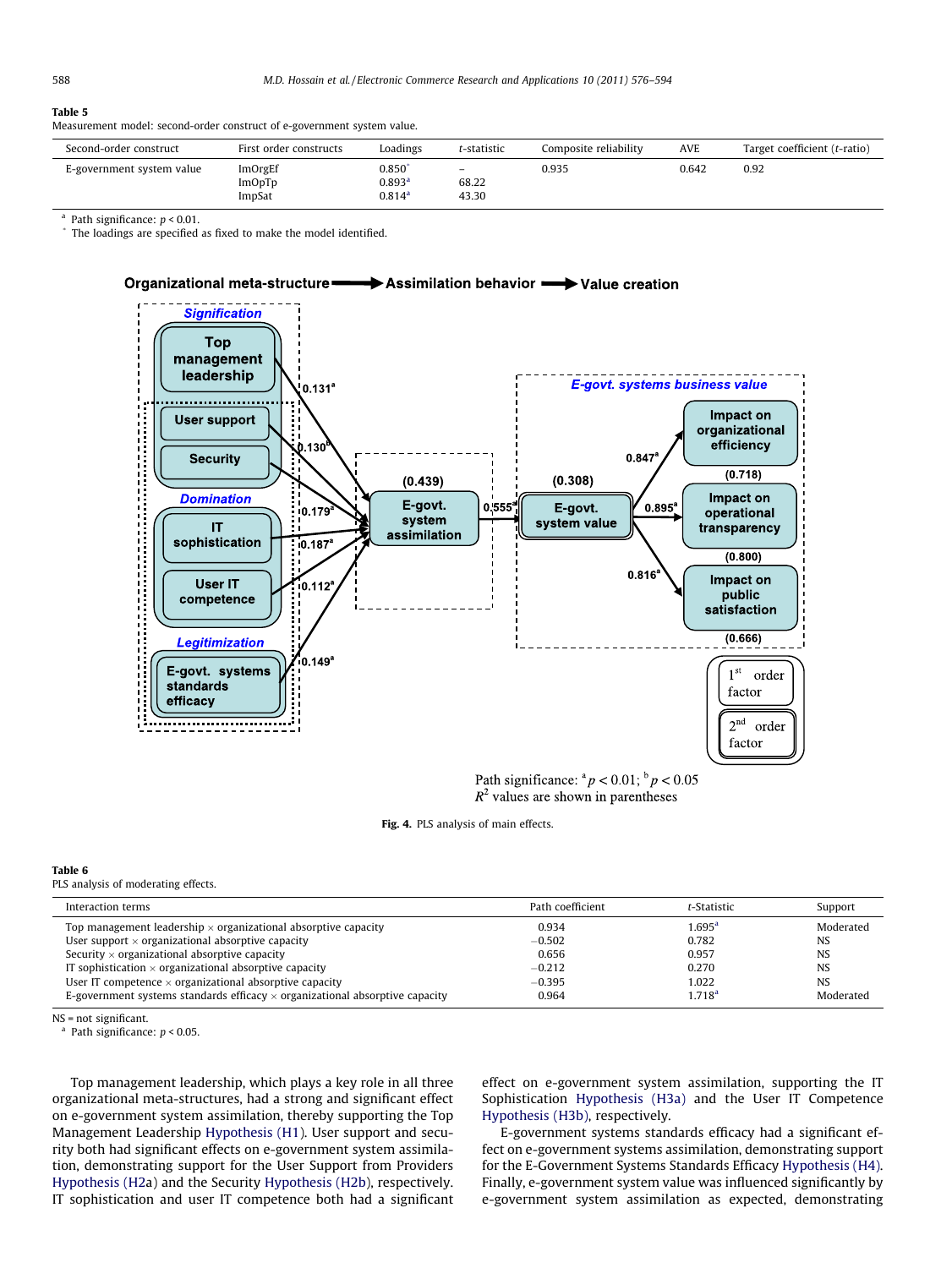support for the E-Government System Assimilation Value Hypothesis (H5). Collectively, the above results demonstrate that the organizational meta-structures of signification, domination, and legitimization determine organizational e-government system assimilation behaviors that affect the value creation potential of e-government systems.

Moderating effects were tested to evaluate the extent to which organizational absorptive capacity moderates the main effects (see Table 6). Following Chin et al. (2003), the interaction terms were modeled in PLS as products of each item belonging to the underlying scales and added to the main effects model in Fig. 4. The main effects of the moderating constructs on e-government systems assimilation were also included in this model to statistically separate the hypothesized moderating effects from all statistically possible main effects. F-tests comparing the  $R^2$  values for each dependent variable between the nested main and moderating effects models found the increase in explanatory power to be statistically significant at  $p < 0.01$  for e-government system assimilation. This confirmed our expectation that the hypothesized moderating effects would provide a superior explanation of e-government system assimilation over and above their corresponding main effects.

# 5. Discussion

To understand the factors that determine the effects of organizational e-government system assimilation on business value creation and the moderating role of organizational absorptive capacity on the relationship between organizational meta-structures and e-government system assimilation, we empirically tested a model that we developed based on structuration theory. Our research model extends current structuration theory by conceptualizing e-government system notions in public organizations. Empirical analyses demonstrated several key findings, which are discussed below.

# 5.1. Factors influencing organizational e-government system assimilation

Our results suggest that top management leadership, user support, security, IT sophistication, user IT competence, and e-government systems standards efficacy influence organizational e-government system assimilation. Therefore, it can reasonably be concluded that these factors are important antecedents of e-government system assimilation with regard to value creation. Further, our results show significant interaction effects between organizational absorptive capacity, top management leadership, and e-government systems standards efficacy, indicating that these should be included as moderating factors.

Our findings indicate that the beliefs of top management play a crucial role in promoting e-government system assimilation. If top management believes in e-government system innovations and communicates a clear vision about the organizational role of e-government, a strong signal is sent to employees to evaluate, implement, and utilize these systems. Top management leadership also provides essential political resources to overcome resistance that typically accompanies organizational innovation (Howell and Higgins 1990). E-government system users and associates can exhibit inertia due to their entrenchment in legacy practices and in political and social influence networks. In effect, clear visioning and strategizing by top management not only legitimizes the use of e-government systems, but also establishes their significance. Furthermore, to the extent that top management calibrates the goals of an organization, actions and initiatives related to e-government system assimilation are regulated.

Thus, by shaping the structures for signification, legitimization, and domination, top management support has a significant effect on e-government system assimilation. This influence mechanism shapes the business value of e-government systems by modifying key perceptions salient to its business value, such as assimilation behavior. Further, our results confirm that the influence route is moderated by organizational absorptive capacity, signifying that organizations with higher absorptive capacities tend to be more influenced by the leadership of top management. In other words, as organizational absorptive capacity increases, the influence of top management leadership on assimilation behavior increases. Rai et al. (2009) found that top management support, a causal factor for the meta-structures of signification, domination, and legitimization, is important for electronic procurement innovation assimilation and the consequent increase in procurement productivity (Rai et al. 2009). The results of this study extend our understanding of the assimilation of e-government systems in public organizations and highlight the moderating role played by organizational absorptive capacity.

The role of user support in shaping user cognitions and behaviors has received significant attention and become an important dimension of IS success (DeLone and McLean 2003). We extend this finding by arguing that user support is crucial for the success of e-government system assimilation. Our results showed a significant positive relationship between user support and assimilation. Further, this relationship was not moderated by organizational absorptive capacity. The possible cause of this finding may be that organizations with higher capacity are less dependent on user support. This explanation is consistent with the fact that the main effect is also weakly significant compared to other variables. However, additional empirical investigation is needed to investigate this relationship comprehensively.

The significant positive relationship between security and e-government system assimilation reflects security concerns when assimilating e-government systems. However, this relationship is not moderated by organizational absorptive capacity. The possible cause of this may be that organizations with higher capacity are less dependent on users' security concerns. We acknowledge that additional empirical investigations are needed to elucidate this relationship.

We found evidence of a positive relationship between IT sophistication and e-government system assimilation, signifying that sophisticated IT resources are key for successful e-government system assimilation. The positive relationship between user IT competence and e-government system assimilation indicates that organizations with highly competent human resources have employees with high levels of IT knowledge who can provide best information management practices. Therefore, IT sophistication and user IT competence together reflect organizational readiness and are key causal factors of the meta-structure of domination, suggesting that IT infrastructure and end-user IT expert resources are critical to infuse business processes into the work routines of public professionals. Further, our results confirm that the influence route between IT sophistication and e-government system assimilation is not moderated by organizational absorptive capacity. This may be due to the fact that the simplicity of user IT competence contributes little to higher absorptive capacity. Further empirical investigation is required to define this relationship.

We found that e-government systems standards efficacy is an important antecedent of e-government system assimilation. Standards embody rules on how e-government systems should be used and establish institutional structures to regulate individual actions and behaviors related to the business process. If e-government system standards are comprehensive, provide flexibility, and enact a good level of enforcement to ensure compliance for day-to-day operations, they not only increase efficiency but also reduce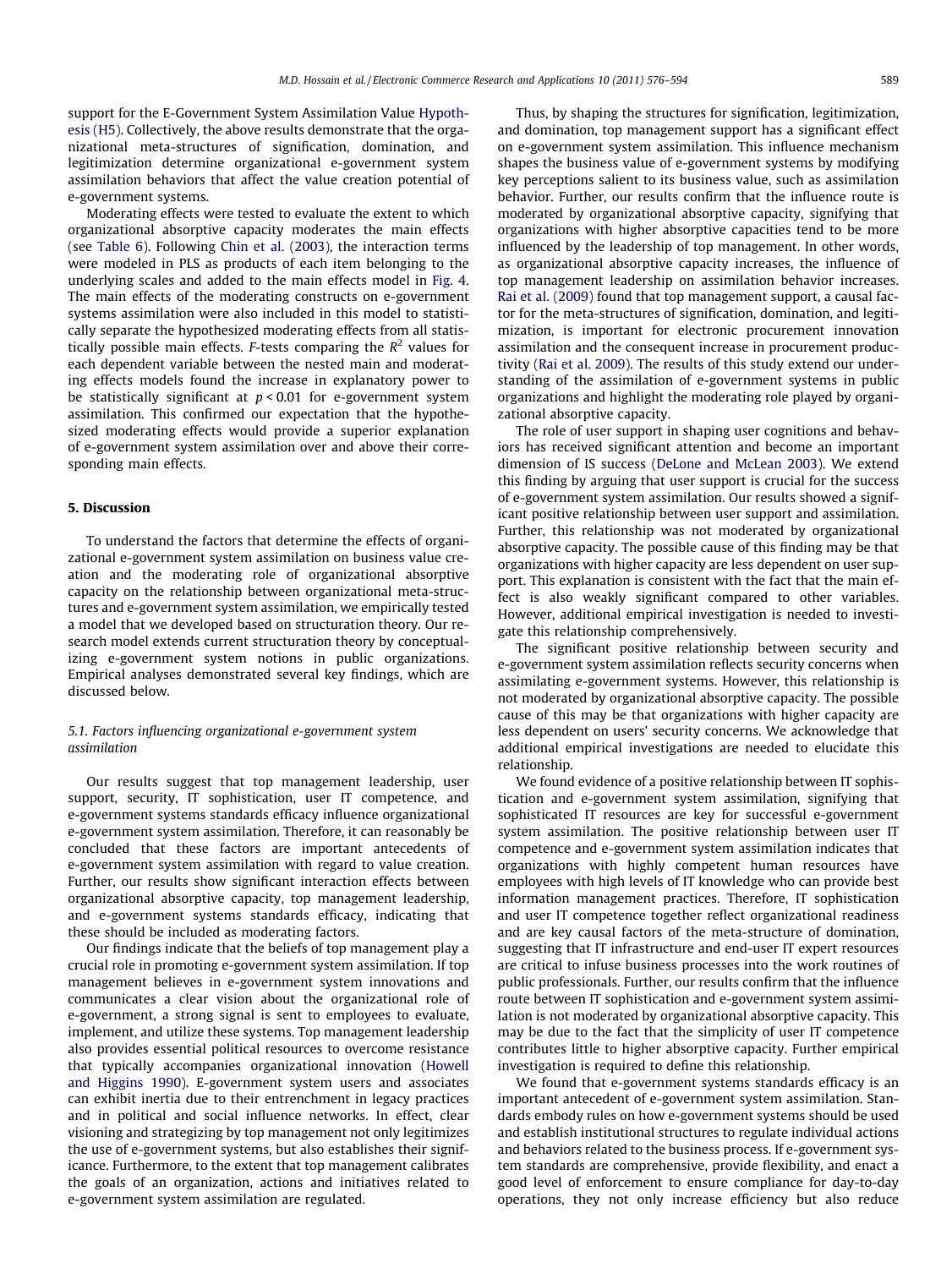complexity and uncertainty without establishing rigidity. In effect, they structure actions and regulate the behaviors of individuals involved in business processes to favor e-government system assimilation. These results are consistent with the findings of previous studies, particularly those of Rai et al. (2006), Brown and Sambamurthy (1998) and Kayworth and Sambamurthy (2000). The significant interaction effects of e-government system standards and organizational absorptive capacity on e-government system assimilation show that the established institutional structures of signification regulation actions and behaviors related to the business process and that these structures of signification are extremely important when organizational absorptive are high. In other words, the influence of e-government systems standards efficacy on determining value creation by e-government system assimilation increases with stronger organizational absorptive capacity.

# 5.2. The effect of e-government system assimilation on business value creation

We found that e-government system assimilation had a significant effect on business value creation. In previous studies, some scholars reported that e-business value depends on the extent to which IS is used in the key activities of an organization's value chain (Zhu and Kraemer 2005). In other words, the greater the use of IS, the more likely the firm is to develop unique capabilities from its core IS infrastructure (Zhu et al. 2004). We extended this literature to the e-government systems value context, arguing that the value of IS depends on the extent to which e-government systems have been assimilated in an organization.

In summary, our major conclusions are that the meta-structures of signification, legitimization, and domination operate through organizational, inter-organizational, and technological factors to influence the assimilation of e-government systems. All three meta-structures operate through top management leadership to impact e-government system assimilation. The meta-structure of signification operates through user support and security to promote the general deployment of e-government system assimilation. The meta-structure of domination, operating through IT sophistication and user IT competence, reflects organizational readiness, which is important in e-government system assimilation. The meta-structure of legitimization, operating through e-government system standards, appears to be influential in facilitating the deployment and adoption of IS. These results are consistent with other studies that reported that the meta-structures of signification, legitimization, and domination play an important role across all IT innovations and are important for assimilation (Rai et al. 2009).

# 6. Conclusion

We developed and tested an organizational e-government system assimilation model grounded upon structuration theory and the extant literature on organizational IS assimilation. We attempted to explicate what organizational, technical, and interorganizational factors shape e-government system assimilation, and in turn, define the impact of e-government system assimilation on business value creation. Our theoretical framework reconciled the independent contributions of two streams in the literature: structuration theory on IT assimilation and the effect of IS assimilation on value creation. This research extends and enriches the extant literature on IS assimilation through the inclusion of e-government systems, thereby providing important new insights into e-government system assimilation. We identified three meta-structures and the six factors through which they operate that play a significant role in e-government system assimilation.

### 6.1. Theoretical contributions

Given the strategic potential of e-government systems for government business innovation, we investigated the effect of organizational assimilation of e-government systems on value creation. We identified a parsimonious set of factors for the meta-structures of signification, legitimization, and domination and examined their impacts on e-government system assimilation. Our study makes the following theoretical contributions.

First, this research extends and enriches the extant literature on IS assimilation through the inclusion of e-government systems, thereby providing important new insights into e-government system assimilation. We mapped the meta-structures of signification, legitimization, and domination to a set of organizational, interorganizational, and technical factors that we identified through an extensive review of the organizational IS assimilation literature in the e-government context. We found that each of the three meta-structures, and then identified six factors through which they operate, play a significant role in e-government system assimilation.

Second, we investigated the business value of assimilating e-government systems. Our results suggest that e-government system assimilation has a strong relationship with and accounts for a large proportion of business value creation. Therefore, this study contributes to the IS business value literature by providing empirical evidence about the impact of organizational e-government system assimilation on business value creation. While academics have studied assimilation and value creation mostly in the e-business area (Zhu et al. 2003, 2006), we extended these notions to the e-government systems context.

Finally, we made a detailed exposition of structuration theory and illustrated its application to the problem of e-government system assimilation in the organizational context. Although a few prior structuration-based studies have applied this theory, ours is one of the few studies to apply this theory to e-government system assimilation.

# 6.2. Managerial implications

This research has significant implications for management, especially in the context of IT implementation within public organizations. Governments often invest millions of dollars in new IT with the goal of generating long-term organizational benefits. Nevertheless, such investments are wasted if top management cannot influence organizational users to accept the implemented systems in their everyday work processes. The top management of government organizations can benefit from knowing the structures and factors through which e-government system assimilation processes operate and under what circumstances these processes are likely to succeed or fail. This research offers a useful framework for public managers to assess the organizational, technological, and inter-organizational factors that shape the meta-structures that impact the assimilation of e-government systems. We recommend that public managers should formulate their organization's e-government system assimilation strategy through process changes, technology integration, and personnel training.

Second, top management leadership can support e-government system assimilation by signifying why the change is being undertaken and how it maps to the overall government business strategy and by exerting dominance to overcome inertial forces, thereby legitimizing the use of e-government systems in place of traditional approaches. Moreover, IT sophistication and user IT competence both provide essential resources that can be applied to direct assimilation and overcome resistance and inertia. Finally, practicing public mangers can legitimize assimilation by enforcing a complete set of flexible standards to improve organizational efficiency,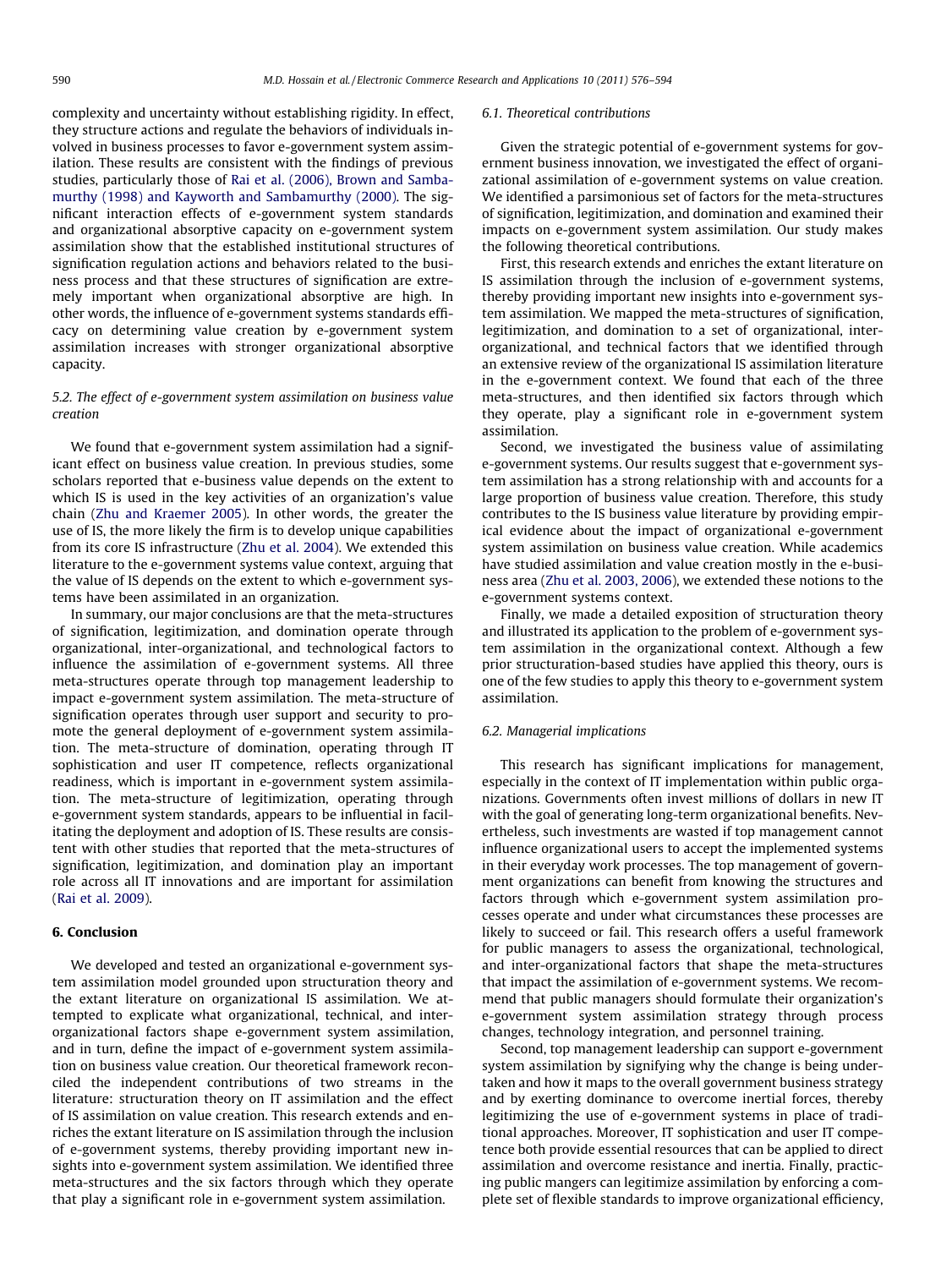operational transparency, and public satisfaction, thereby enhancing the business value of e-government systems.

Third, our results indicate that both organizational absorptive capacity and the six organizational meta-structure factors are related to e-government system assimilation, hence top management in organizations need to consider their joint impacts. This implies that organizational e-government system assimilation and hence the potential value of IS investment could be affected by both organizational meta-structures and absorptive capacity. The absorptive capacities of an organization condition the effects of organizational meta-structure factors on the use of e-government systems. In particular, organizational capacity levers can be used to effectively manage the meta-structures of signification and legitimization. The significant moderating effect of organizational absorptive capacity points to the need to develop a mosaic of IT-related knowledge in the IT managers and other technical staff, which can be achieved by providing training. Furthermore, the significant moderating effect of organizational absorptive capacity points to the need to develop an organizational culture that views environmental scanning as an important activity and creates incentives to support it.

Finally, our study also has implications for government policymakers. The meta-structures of signification, domination, and legitimization operate through top management leadership reports as a driving force in obtaining e-government system value. This structuration of the dynamic nature of leadership allows decision-makers in government agencies to correct their current operations and develop strategies to address problems and focus on the creation of leadership in the organization. Furthermore, the metastructure of legitimization that operates through e-government systems standards efficacy emerged as an important factor shaping e-government system assimilation. Government organizations should follow IS standards embodying rules on how IS should be used in organizational business processes. This indicates the need to establish comprehensive, flexible standards, and enforce these standards in an institutional context to support e-government system assimilation and value creation. Governments could potentially accelerate e-government system assimilation by establishing required e-government system standards and laws.

### 6.3. Limitations and future research

It is important to examine some of the limitations of our approach. In our study, self-reported data were collected, which raises the issue that the common method bias may have affected our results (Podsakoff et al. 2003, Podsakoff and Organ 1986). We enforced a procedural remedy and performed statistical analyses to assess the severity of the common method bias. Our results assured us that a common method bias was not a serious concern in our study. We acknowledge, however, that we did not crosscheck the respondents' data with managers. Also, given the constraints on time, cost, and other resources, we did not collect data from customers. Future research should investigate survey responses from both government employees and farmers to validate our findings.

There are some limitations to the sampling approach that we used. Our study utilized a cross-sectional survey design. While this design is suitable to address the questions that we were interested in, a longitudinal research study on e-government system assimilation can generate insights into how different structuration factors change and interact over time, and the effect of these changes on e-government system assimilation. Future studies that adopt a different sampling strategy will be useful to validate our findings.

We focused on governmental organizations because our goal was to examine the role of e-government system assimilation on value creation in an organizational context. Future research should extend the investigation to a greater diversity of organizations to determine the generalizability of our findings. In addition, future research should also examine how the business value contributed by e-government systems is affected by economies of scale and market characteristics. Again, the interaction between user IT competence and e-government system assimilation is not moderated by organizational absorptive capacity. We hypothesize that user psychological traits may impact performance in terms of quality customer service, and urge further investigation of the role of user psychological traits on e-government system assimilation. The generalizability of our findings beyond e-government system assimilation need to be empirically verified, although we predict that the results will be similar for other innovation contexts in terms of the benefits, threats and adjustments required for assimilation of new technologies.

Our theoretical perspective and managerial findings will stimulate researchers to investigate e-government systems in a wide variety of settings using multiple streams of literature to build a cumulative body of evidence that can advance knowledge about organizational assimilation and have significant practical implications for how organizations should manage the assimilation of e-government systems to streamline their business processes.

# Appendix A. Questionnaire items used for the study constructs

All items solicited responses on a five-point Likert scale with  $1 =$  strongly disagree,  $2 =$  disagree,  $3 =$  neutral,  $4 =$  agree, and 5 = strongly agree, with the exception of items 1 and 2 of the e-government system assimilation, which solicited responses on a percentage basis.

Top management leadership (Chatterjee et al. 2002, Liang et al. 2007, Rai et al. 2006)

- 1. The top management of our organization actively articulates a vision for our organizational use of AgriX.
- 2. The top management of our organization actively participates in formulating a strategy for organizational use of AgriX.
- 3. The top management of our organization actively participates in establishing goals and standards to monitor AgriX.

User support (DeLone and McLean 2003, Parasuraman and Zeithaml 1988)

- 1. When our service provider promises to do something by a certain time, it does so.
- 2. Service providers provide prompt services to users.
- 3. Service providers provide individual attention to users.

Security (Rai and Tang 2006)

- 1. I feel comfortable with the security that AgriX provides to conduct transactions.
- 2. I feel comfortable that legal structures adequately protect me from problems regarding business operations.
- 3. In general, AgriX provides a safe environment in which to transact business.

# IT sophistication (Armstrong and Sambamurthy 1999, Chwelos and Benbasat 2001)

In my organization, AgriX is important for the fulfillment of the following objectives:

- 1. Operational cost reductions
- 2. Improved quality of decision-making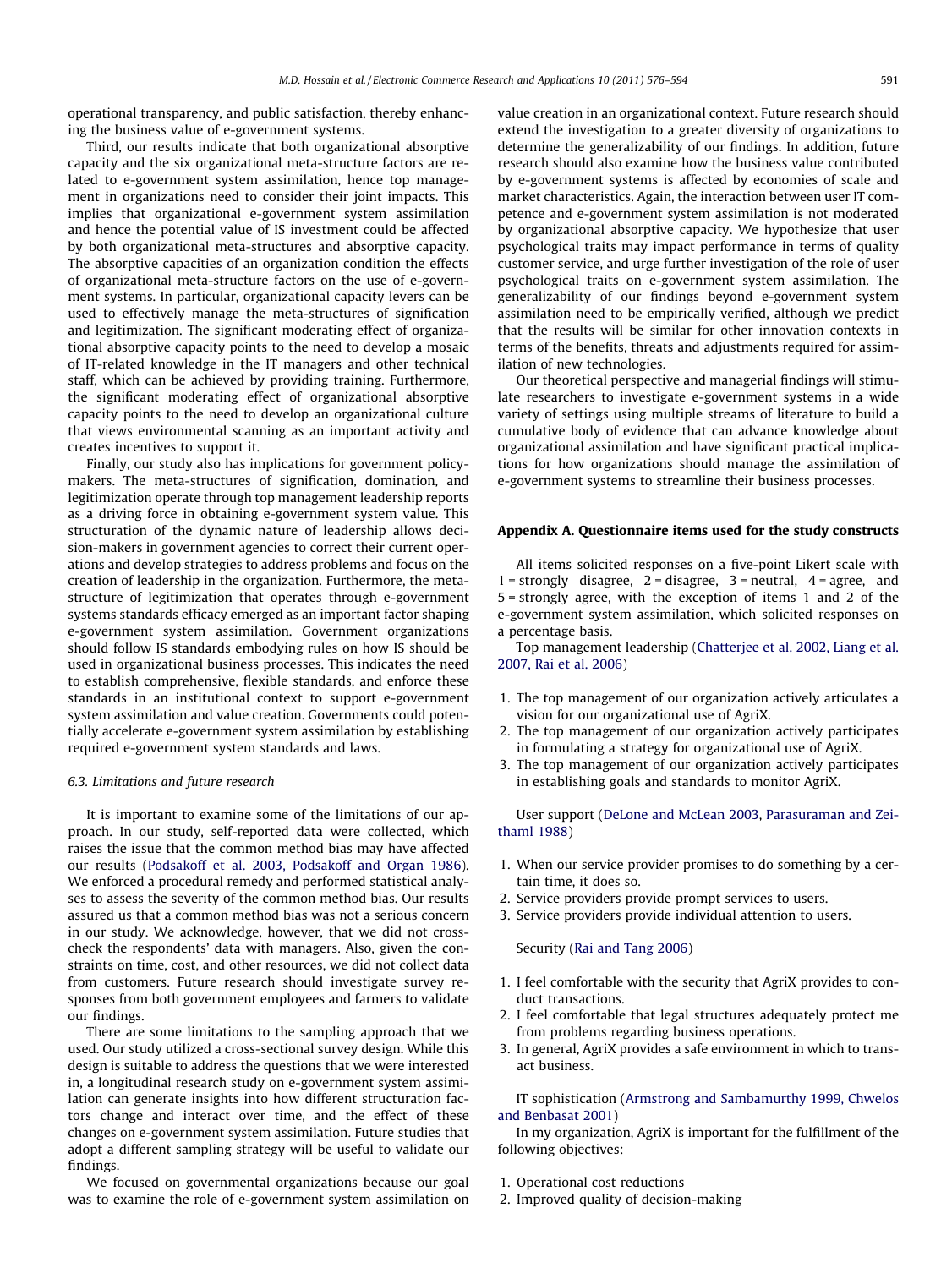- 3. Improved service to customers
- 4. Productivity improvements
- 5. Improved access to information

User IT competence (Boynton and Zmud 1994, Tippins and Sohi 2003)

- 1. I have the knowledge to develop and maintain computer-based communication links with our customers.
- 2. I am knowledgeable about new computer-based innovations.
- 3. When I use the Internet, I feel it is really easy to use.
- 4. I am confident to use credit card transactions.

E-government systems standards efficacy (DeLone and McLean 2003, Rai et al. 2006)

- 1. The e-government business standards for AgriX in our organization for business operations are more or less comprehensive in comparison to other organizations.
- 2. The e-government business standards for AgriX in our organization address the full spectrum of relevant IS business standards issues.
- 3. The e-government business standards for AgriX in our organization are typically flexible in how IT can be used.
- 4. Typically, our organization commonly takes some form of action against those who knowingly fail to comply with e-government business standards for AgriX.

Organizational absorptive capacity (Boynton et al. 1994, Liang et al. 2007, Tippins et al. 2003)

- 1. Our IS management team is well informed about the business operations of each unit.
- 2. Our technical support staff is knowledgeable when it comes to AgriX.
- 3. Our organization actively seeks information on technological changes that are likely to affect our business.
- 4. Our organization generally responds quickly to technological changes.

E-government system assimilation (Armstrong and Sambamurthy 1999, Fichman and Kemerer 1999, Liang et al. 2007, Massetti and Zmud 1996)

- 1. Percentage of the organization's business processes that use the AgriX system (%)
- 2. What percentage of your office hours are spent doing different business functions using AgriX?
- 3. Our organization uses AgriX systems for its value chain activities ranging from planning to decision-making to meet the organizational business vision.

# A.1. E-government system value

Impact on organizational efficiency (Tallon et al. 2000, Zhu and Kraemer 2005, Zhu et al. 2004, 2006)

Comparing before and after the implementation of AgriX, the following objectives were achieved:

- 1. Internal processes more efficient.
- 2. Customer service improved.
- 3. Staff productivity increased.

Impact on operational transparency (Tallon et al. 2000, Zhu and Kraemer 2005, Zhu et al. 2004, 2006)

Comparing before and after the implementation of AgriX, the following objectives were achieved:

- 1. Openness to customers improved.
- 2. User participation in decision-making improved.
- 3. User participation in policy-making improved.

Impact on public satisfaction (Tallon et al., 2000, Zhu and Kraemer 2005, Zhu et al. 2004, 2006)

Comparing before and after the implementation of AgriX, the following objectives were achieved:

- 1. Customer visit costs decreased.
- 2. Coordination with business organizations or customers improved.

# References

- Agarwal, R., and Prasad, J. The antecedents and consequents of user perceptions in information technology adoption. Decision Support Systems, 22, 1, 1998, 15–29.
- Ahuja, M., and Thatcher, J. Moving beyond intentions and toward the theory of trying: effects of work environment and gender on post-adoption information technology use. MIS Quarterly, 29, 3, 2005, 427–459.
- Armstrong, C. P., and Sambamurthy, V. Information technology assimilation in firms: the influence of senior leadership and IT infrastructures. Information Systems Research, 10, 4, 1999, 304–327.
- Bala, H., and Venkatesh, V. Assimilation of interorganizational business process standards. Information Systems Research, 18, 3, 2007, 340–362.
- Boynton, A. C., Zmud, R. W., and Jacobs, G. C. The influence of IT management practice on IT use in large organizations. MIS Quarterly, 18, 3, 1994, 299–318.
- Brews, P. The challenge of Web-enabled business. Financial Times, 27, 2000, 103– 108.
- Brown, C.V., and Sambamurthy, V. Linking intra-organizational stakeholders: CIO perspectives on the use of coordination mechanisms. Working Paper, Florida State University, Tallahassee, FL, 1998.
- Carter, L., and Belanger, F. The utilization of e-government services: citizen trust, innovation and acceptance factors. Information Systems Journal, 15, 1, 2005, 5– 25.
- Chatterjee, D., Grewai, R., and Sambamurthy, V. Shaping up for e-commerce: institutional enablers of the organizational assimilation of Web technologies. MIS Quarterly, 26, 2, 2002, 65–89.
- Chen, C. C., Shaw, R. S., and Yang, S. C. Mitigating information security risks by increasing user security awareness: a case study of an information security awareness system. Information Technology, Learning, and Performance Journal, 24, 1, 2006, 1–14.
- Chen, G., Wu, R., and Guo, X. Key issues in information systems management in China. Journal of Enterprise Information Management, 20, 2007, 198–208.
- Chin, W. W., Marcolin, B. L., and Newsted, P. R. A partial least squares latent variable modeling approach for measuring interaction effects: Results from a Monte Carlo simulation study and electronic mail emotion/adoption study. Information Systems Research, 14, 2, 2003, 189–217.
- Chircu, A.M., and Lee, H.D. Understanding IT investment in the public sector: the case of e-government. In Proceedings of the Ninth Americas Conference on Information Systems, Tampa, FL, December 2003, 792–800.
- Choi, H., and Lee, C. Organizational Assimilation of Information Technology in Korean Local Governments. In R. Sprague (ed.), Proceedings of the 42nd Hawaii International Conference on System Sciences, January 2009, IEEE Computing Society Press, Los Alamitos, CA, 2009, 1–8.
- Chwelos, P., Benbasat, I., and Dexter, A. S. Research report: empirical test of an EDI adoption model. Information Systems Research, 12, 3, 2001, 304–321.
- Coad, A. F., and Herbert, I. P. Back to the future: new potential for structuration theory in management accounting research. Management Accounting Research, 20, 2009, 177–192.
- Cohen, W. M., and Levinthal, D. A. Absorptive capacity: a new perspective on learning and innovation. Administrative Science Quarterly, 35, 1, 1990, 128–142.
- Cohen, W. M., Nelson, R. R., and Walsh, J. P. Links and impacts: the influence of public research on industrial R&D. Management Science, 48, 1, 2002, 1–23.
- Cooper, R. B., and Zmud, R. W. IT implementation research: a technological diffusion approach. Management Science, 36, 2, 1990, 123–139.
- Cooper, L. K., Duncan, D. J., and Whetstone, J. Is electronic commerce ready for the Internet? Information Systems Management, 13, 3, 1996, 25–36.
- Damapour, F. Organizational innovation: a meta analysis of effects of determinants and moderators. Academy of Management Journal, 34, 3, 1991, 555–591.
- Davis, F. D. Perceived usefulness, perceived ease of use, and user acceptance of information technology. MIS Quarterly, 13, 3, 1989, 319–340.
- DeLone, W. H., and McLean, E. R. The DeLone and McLean model of information systems success: a ten-year review. Journal of Management Information Systems, 19, 4, 2003, 9–30.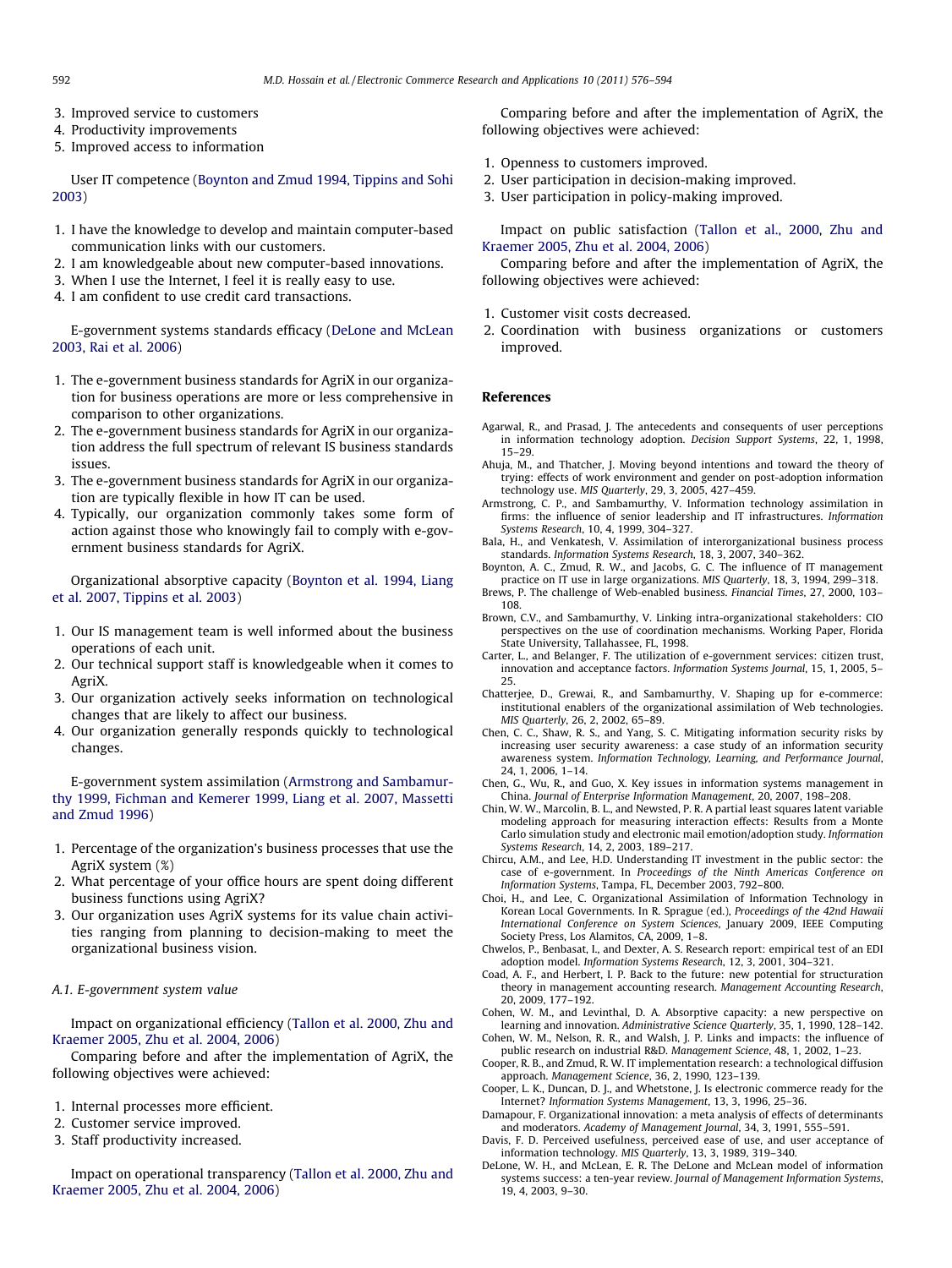- Devadoss, P. R., Pan, S. L., and Huang, J. C. Structurational analysis of e-government initiatives: a case study of SCO. Decision Support Systems, 34, 2002, 253–269.
- Fichman, R. G., and Kemerer, C. F. The assimilation of software process innovations: an organizational learning perspective. Management Science, 43, 10, 1997, 1345–1363.
- Fichman, R. G., and Kemerer, C. F. The illusory diffusion of innovation: an examination of assimilation gaps. Information Systems Research, 10, 3, 1999, 255–275.
- Gallivan, M. J. Organisational adoption and assimilation of complex technological innovations: development and application of a new framework. The DATABASE for Advances in Information Systems, 32, 3, 2001, 51–85.
- Giddens, A. Central Problems in Social Theory: Action, Structure and Contradiction in Social Analysis. University of California Press, Berkeley, CA, 1979.
- Giddens, A. The Constitution of Society: Outline of the Theory of Structuration. University of California Press, Berkeley, CA, 1984.
- Gil-Garcia, J. R., and Martinez-Moyano, I. J. Understanding the evolution of egovernment: the influence of systems of rules on public sector dynamics. Government Information Quarterly, 24, 2007, 266–290.
- Guo, X., Zhang, N., and Chen, G. Adoption and penetration of e-government systems: conceptual model and case analysis based on structuration theory. In Proceedings of DIGIT 2009, Phoenix, AZ, December 2009. <http:// www.aisel.aisnet.org/digit2009/1>.
- Gupta, M. P., and Jana, D. E-government evaluation: a framework and case study. Government Information Quarterly, 20, 4, 2003, 365–387.
- Haldenwang, C. V. Electronic government and development. European Journal of Development Research, 16, 2, 2004, 417–432.
- Heeks, R. Success and Failure Rates of E-Government in Developing/Transitional Countries: Overview. Institute for Policy Development and Management, University of Manchester, Manchester, UK, 2003. <http://www.egov4dev.org/ success/sfrates.shtml>.
- Heeks, R., and Bailur, S. Analyzing e-government research: perspectives, philosophies, theories, methods, and practice. Government Information Quarterly, 24, 2007, 243–265.
- Howell, J. M., and Higgins, C. A. Champions of technological innovations. Administrative Science Quarterly, 35, 35, 1990, 317–330.
- Irani, Z., Love, P. E. D., Elliman, T., Jones, S., and Themistocleous, M. Evaluating egovernment: learning from the experiences of two UK local authorities. Information Systems Journal, 15, 1, 2005, 61–82.
- Jones, M. R., and Karsten, H. Gidden's structuration theory and information systems research. MIS Quarterly, 32, 1, 2008, 127–157.
- Kamal, M. M. IT innovation adoption in the government sector: identifying the critical success factors. Journal of Enterprise Information Management, 19, 2, 2006, 192–222.
- Kayworth, T., and Sambamurthy, V. Facilitating localized exploitation and enterprise-wide integration in the use of IT infrastructures: the role of PC/ LAN infrastructure standards. The DATABASE for Advances in Information Systems, 31, 4, 2000, 54–77.
- Kim, C., Oh, E., Shin, N., and Chae, M. An empirical investigation of factors affecting ubiquitous computing use and U-business value. International Journal of Information Management, 29, 2009, 436–448.
- Kim, C., Tao, W., Shin, N., and Kim, K. S. An empirical study of customers' perceptions of security and trust in e-payment systems. Electronic Commerce Research and Applications, 9, 1, 2010, 84–95.
- Kwon, T., and Zmud, R. Unifying the Fragmented Models of Information Systems Implementation: Critical Issues in Information Systems Research. John Wiley and Sons, New York, NY, 1987.
- Landrum, H., Prybutok, V. R., and Zhang, X. A comparison of Magal's service quality instrument with SERVPERF. Information and Management, 44, 2007, 104–113.
- Lewis, L. F., Bajwa, D., and Pervan, G. An empirical assessment of the assimilation patterns and the benefits of collaborative information technologies. The Journal of Computer Information Systems, 44, 4, 2004, 16–26.
- Liang, H., Saraf, N., Hu, Q., and Xue, Y. Assimilation of enterprise systems: the effect of institutional pressures and the mediating role of top management. MIS Quarterly, 31, 1, 2007, 59–87.
- Lind, M., and Zmud, R. W. The influence of a convergence in understanding between technology providers and users on information technology innovativeness. Organization Science, 2, 2, 1991, 195–217.
- Mahmood, M. A., and Soon, S. K. A comprehensive model for measuring the potential impact of information technology on organizational strategy variables. Decision Sciences, 22, 4, 1991, 869–897.
- Massetti, B., and Zmud, R. W. Measuring the extent of EDI usage in complex organizations: strategies and illustrative examples. MIS Quarterly, 20, 3, 1996, 331–345.
- McHenry, W., and Borisov, A. Measuring e-government: a case study using Russia. Communications of the Association for Information Systems, 17, 2006, 905–940.
- Meneklis, V., and Douligeris, C. Bridging theory and practice in e-government: a set of guidelines for architectural design. Government Information Quarterly, 27, 2010, 70–81.
- Moon, M. J. The pursuit of managerial entrepreneurship: does organization matter? Public Administration Review, 59, 1, 1999, 31–43.
- Orlikowski, W. J. The duality of technology: rethinking the concept of technology in organizations. Organization Science, 3, 3, 1992, 398–427.
- Orlikowski, W. J., and Robey, D. Information technology and the structuring of organizations. Information Systems Research, 2, 2, 1991, 143–169.
- Orlikowski, W. J., Yates, J., Okamura, K., and Fujimoto, M. Shaping electronic communication: the metastructuring of technology in the context of use. Organization Science, 6, 4, 1995, 423–444.
- Parasuraman, A., Zeithaml, V. A., and Berry, L. SERVQUAL: a multiple-item scale for measuring consumer perceptions of service quality. Journal of Retailing, 64, 1, 1988, 12–40.
- Parker, R. Public-sector trial aims to allay online security fears. Supply Management, 7, 2, 2002, 8.
- Pee, L.G., and Kankanhalli, A. Understanding the drivers, enablers, and performance of knowledge management in public organizations. In International Conference on Electronic Government, Cairo, Egypt, 2008.
- Phang, C. W., Kankanhalli, A., and Ang, C. Investigating organizational learning in egovernment projects: a multitheoretic approach. Journal of Strategic Information Systems eGovernment Strategies, 17, 2, 2008, 99–123.
- Podsakoff, P., and Organ, D. Self-reports in organizational research: problems and prospects. Journal of Management, 12, 4, 1986, 531–544.
- Podsakoff, P., MacKenzie, S., Lee, J., and Podsakoff, N. Common method biases in behavioral research: a critical review of the literature and recommended remedies. Journal of Applied Psychology, 88, 5, 2003, 879–903.
- Poole, M. S., and DeSanctis, G. Structuration theory in information systems research: methods and controversies. In M. E. Whitman and A. B. Woszczynski (eds.), The Handbook of Information Systems Research, Idea Group Publishing, Hershey, PA, 2004, 206–249.
- Porter, M. Competitive Advantage. Free Press, New York, NY, 1985.
- Purvis, R. L., Sambamurthy, V., and Zmud, R. W. The assimilation of knowledge platforms in organizations: an empirical investigation. Organization Science, 12, 2, 2001, 117–135.
- Rai, A., Tang, X., Brown, P., and Keil, M. Assimilation patterns in the use of electronic procurement innovations: a cluster analysis. Information and Management, 43, 3, 2006, 336–349.
- Rai, A., Brown, P., and Tang, X. Organizational assimilation of electronic procurement innovations. Journal of Management Information Systems, 26, 1, 2009, 257–296.
- Ranganathan, C., Dhaliwal, J. S., and Teo, T. S. H. Assimilation and diffusion of Web technologies in supply chain management: an examination of key drivers and performance impacts. International Journal of Electronic Commerce, 9, 1, 2004, 127–161.
- Reimers, K., and Johnston, R.B. Explaining persistence and resilience of inter-organisational information systems: theoretical and methodological considerations. In Proceedings of the 16th European Conference on Information Systems, Galway, Ireland, 2008.

Rogers, E. M. Diffusion of Innovations, 3rd edition. Free Press, New York, NY, 1983.

- Sambamurthy, V., and Zmud, R. W. Information Technology and Innovation: Strategies for Success. Financial Executives Research Foundation, Morristown, NI, 1996.
- Scott, W. R. Institutions and Organizations. Sage, Thousand Oaks, CA, 1995.
- Srinivasan, R., Lilien, G. L., and Rangaswamy, A. Technological opportunism and radical technology adoption: an application to e-business. Journal of Marketing, 66, 3, 2002, 47–60.
- Srivastava, S.C., and Teo, T.S.H. Determinants and impact of e-government and ebusiness development: a global perspective. In Proceedings of the Twenty-Seventh International Conference on Information Systems, Milwaukee, WI<sub>2006</sub>
- Srivastava, S. C., and Teo, T. S. H. E-government, e-business, and national economic performance. Communications of the Association for Information Systems, 26, 14, 2010, 267–286.
- Swanson, E. B. Information systems innovation among organizations. Management Science, 40, 9, 1994, 1069-1093.
- Tallon, P. P., Kraemer, K. L., and Gurbaxani, V. Executives' perceptions of the business value of information technology: a process-oriented approach. Journal of Management Information Systems, 16, 4, 2000, 145–173.
- Tassabehji, R., Wallace, J., and Cornelius, N. E-technology and the emergent eenvironment: implications for organizational form and function. Journal of High Technology Management Research, 18, 2007, 15–30.
- Tippins, M. J., and Sohi, N. S. R. S. IT competency and firm performance: is organizational learning a missing link? Strategic Management Journal, 24, 8, 2003, 745–761.
- Tornatzky, L. G., and Fleischer, M. The Processes of Technological Innovation, Lexington Books, Lexington, Massachusetts, 1990.
- Torres, L., Pina, V., and Acerete, B. E-government developments on delivering public services among EU cities. Government Information Quarterly, 22, 2, 2005, 138– 217.
- Tung, L. L., and Rieck, O. Adoption of electronic government services among business organization in Singapore. Journal of Strategic Information Systems, 14, 4, 2005, 1–24.
- Wang, Y. S., and Liao, Y. W. Assessing e-government systems success: a validation of the DeLone and McLean model of information systems success. Government Information Quarterly, 25, 2008, 717–733.
- Wang, X., and Wilson, E. J. Review on China's policy of e-government for ICT growth. Journal of Quantitative and Technical Economics, 10, 2005, 19–29.
- West, D. M. E-government and the transformation of service delivery and citizen attitudes. Public Administration Review, 64, 1, 2004, 15–27.